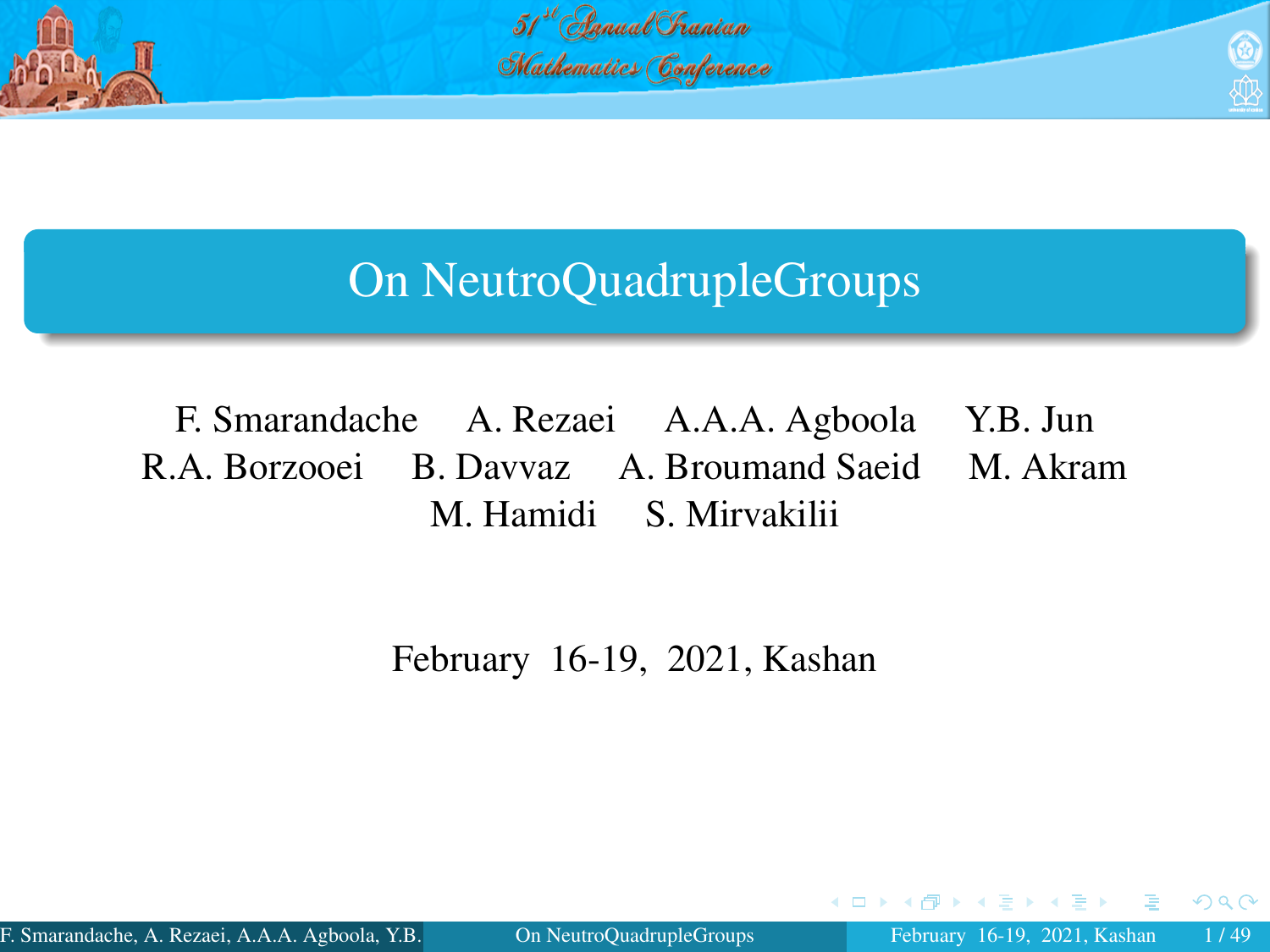

### NeutroAlgebraic structures and AntiAlgebraic structures

<span id="page-1-0"></span>As generalizations and alternatives of classical algebraic structures Florentin Smarandache has introduced in 2019 the NeutroAlgebraic structures (or NeutroAlgebras) and AntiAlgebraic structures (or AntiAlgebras). Unlike the classical algebraic structures, where all operations are well-defined and all axioms are totally true, in NeutroAlgebras and AntiAlgebras the operations may be partially well-defined and the axioms partially true or respectively totally outerdefined and the axioms totally false.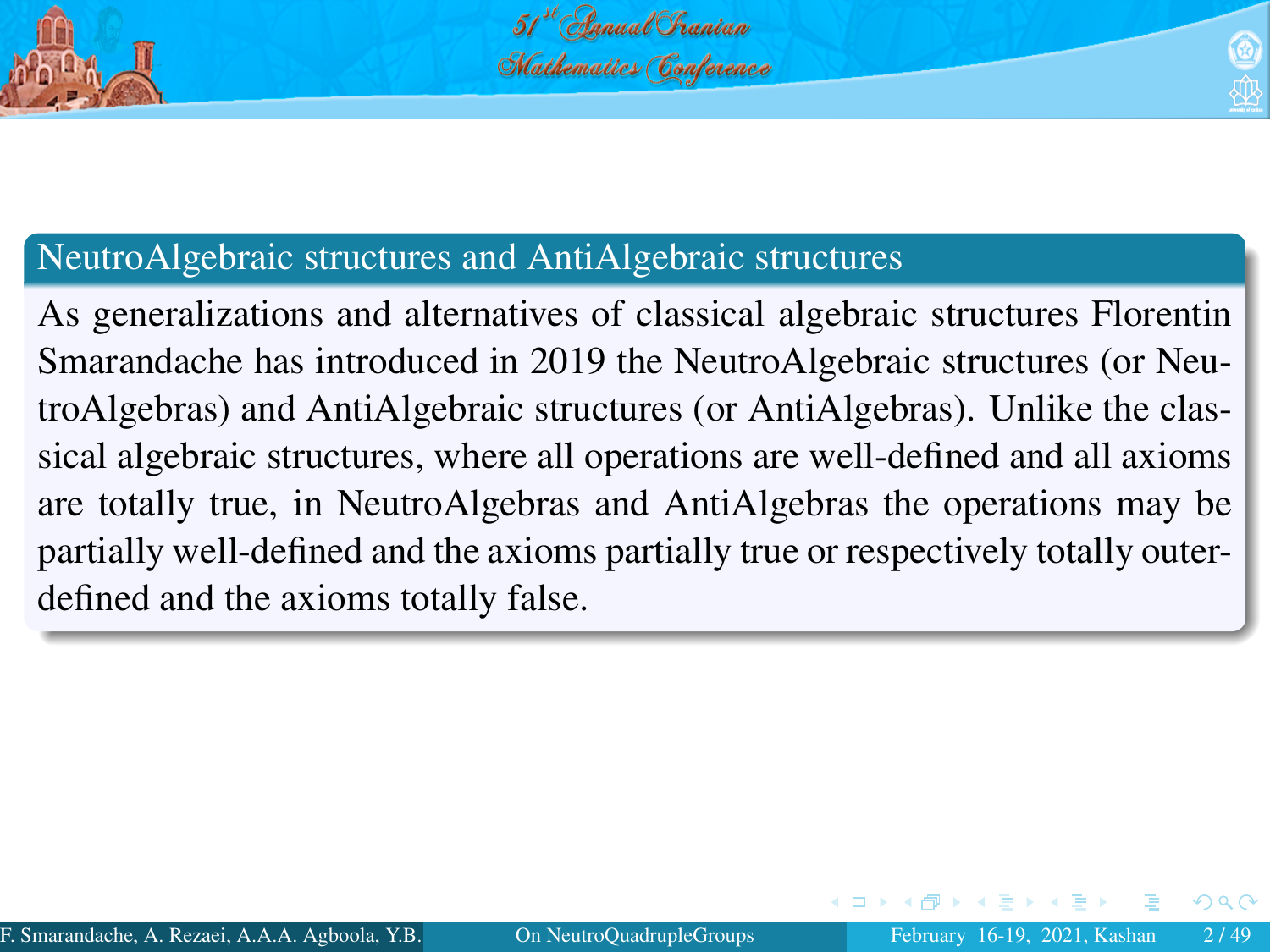

### NeutroAlgebraic structures and AntiAlgebraic structures

<span id="page-2-0"></span>These NeutroAlgebras and AntiAlgebras form a new field of research, which is inspired from our real world. In this talk, we study neutrosophic quadruple algebraic structures and NeutroQuadrupleAlgebraicStructures. NeutroQuadrupleGroup is studied in particular and several examples are provided. It is shown that  $(NQ(\mathbb{Z}), \div)$  is a NeutroQuadrupleGroup.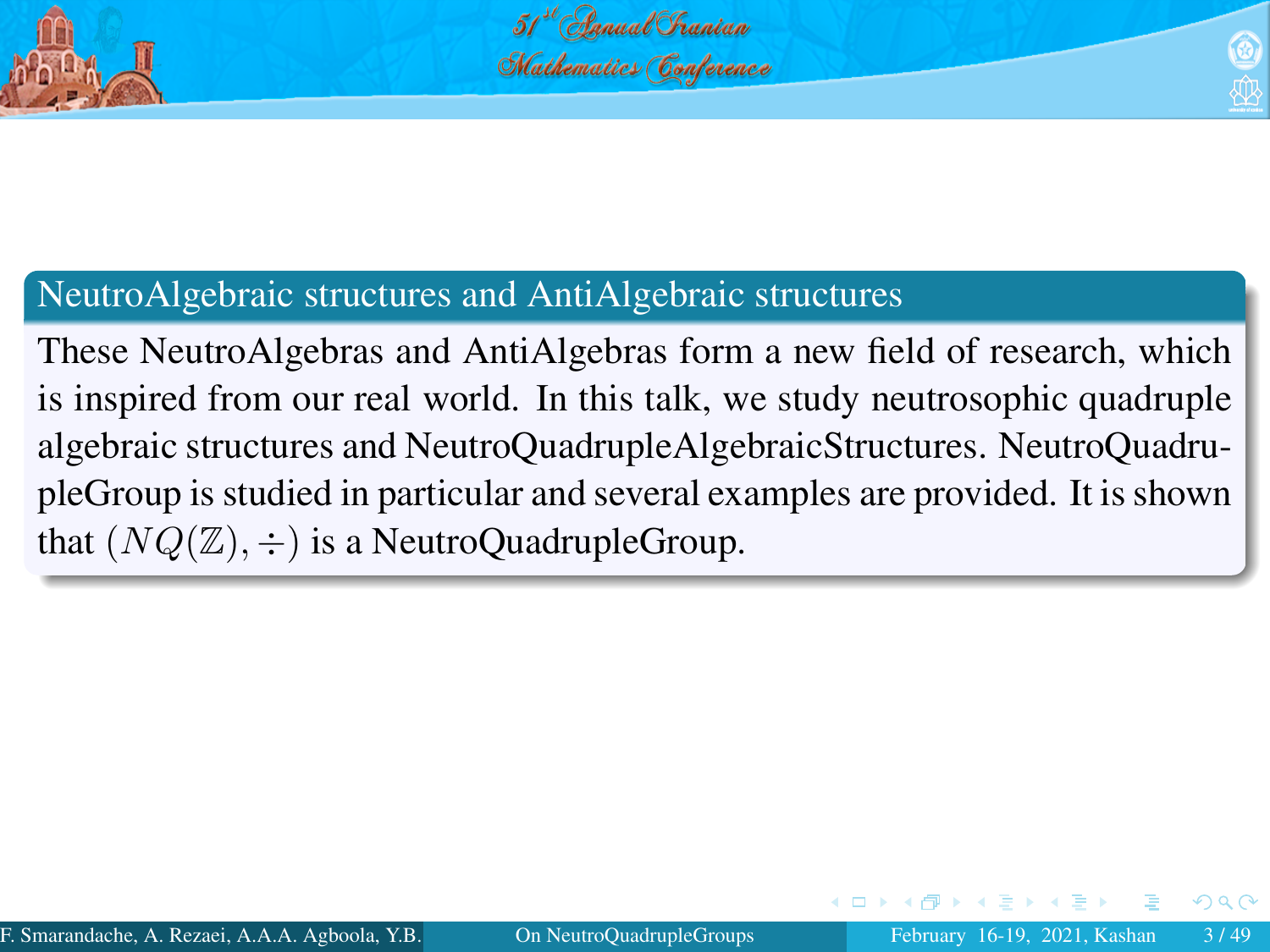

# Operation, NeutroOperation, AntiOperation

When we define an operation on a given set, it does not automatically mean that the operation is well-defined. There are three possibilities:

- The operation is well-defined (or inner-defined) for all set's elements (as in classical algebraic structures this is classical Operation).
- The operation if well-defined for some elements, indeterminate for other elements, and outer-defined for others elements (this is NeutroOperation).
- <span id="page-3-0"></span>• The operation is outer-defined for all set's elements (this is AntiOperation).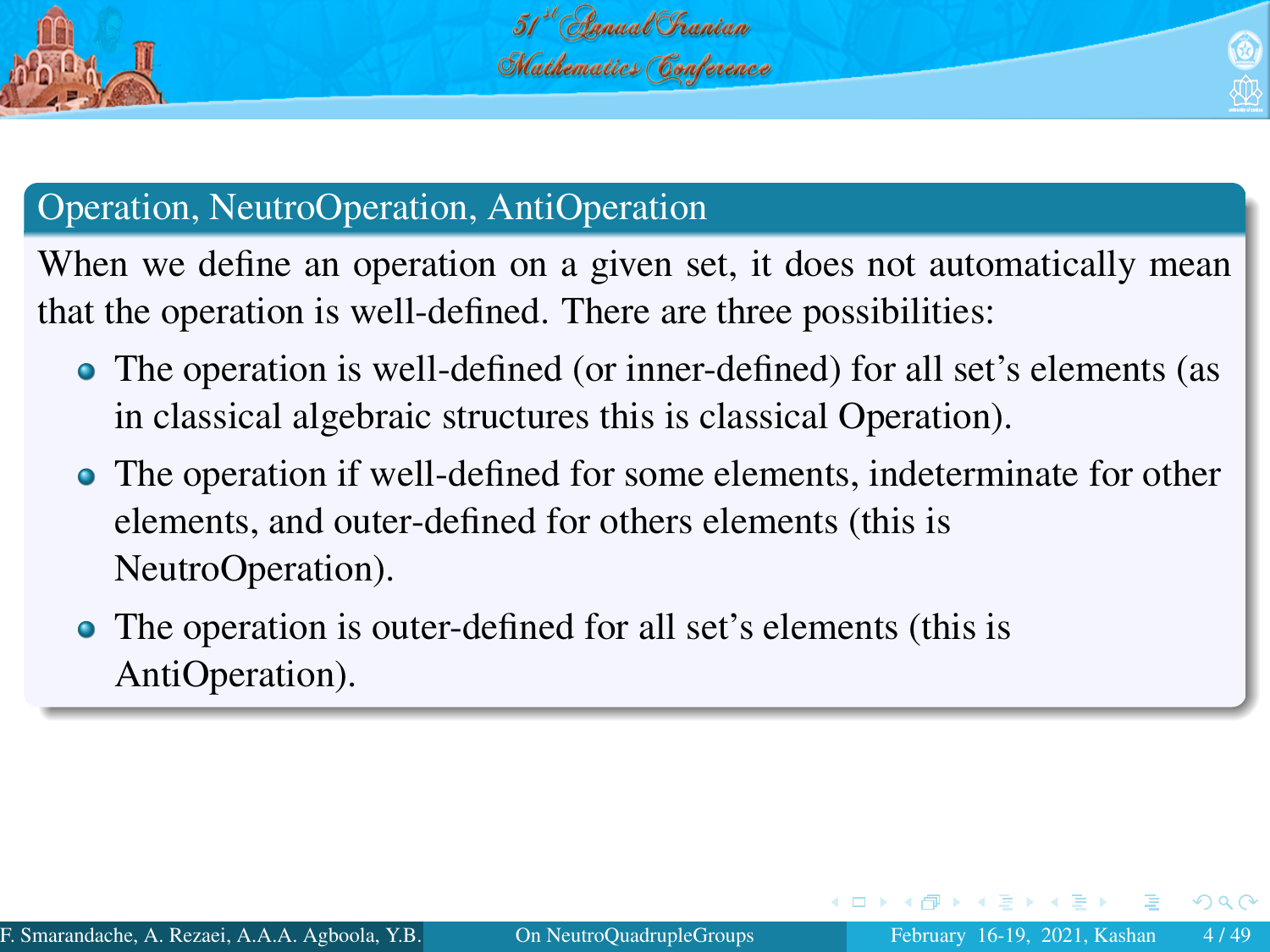

# Axiom, NeutroAxiom, AntiAxiom

Similarly for an axiom, defined on a given set, endowed with some operation(s). When we define an axiom on a given set, it does not automatically mean that the axiom is true for all set's elements. We have three possibilities again:

- The axiom is true for all set's elements (totally true) (as in classical algebraic structures; this is a classical Axiom).
- The axiom if true for some elements, indeterminate for other elements, and false for other elements (this is NeutroAxiom).
- <span id="page-4-0"></span>The axiom is false for all set's elements (this is AntiAxiom).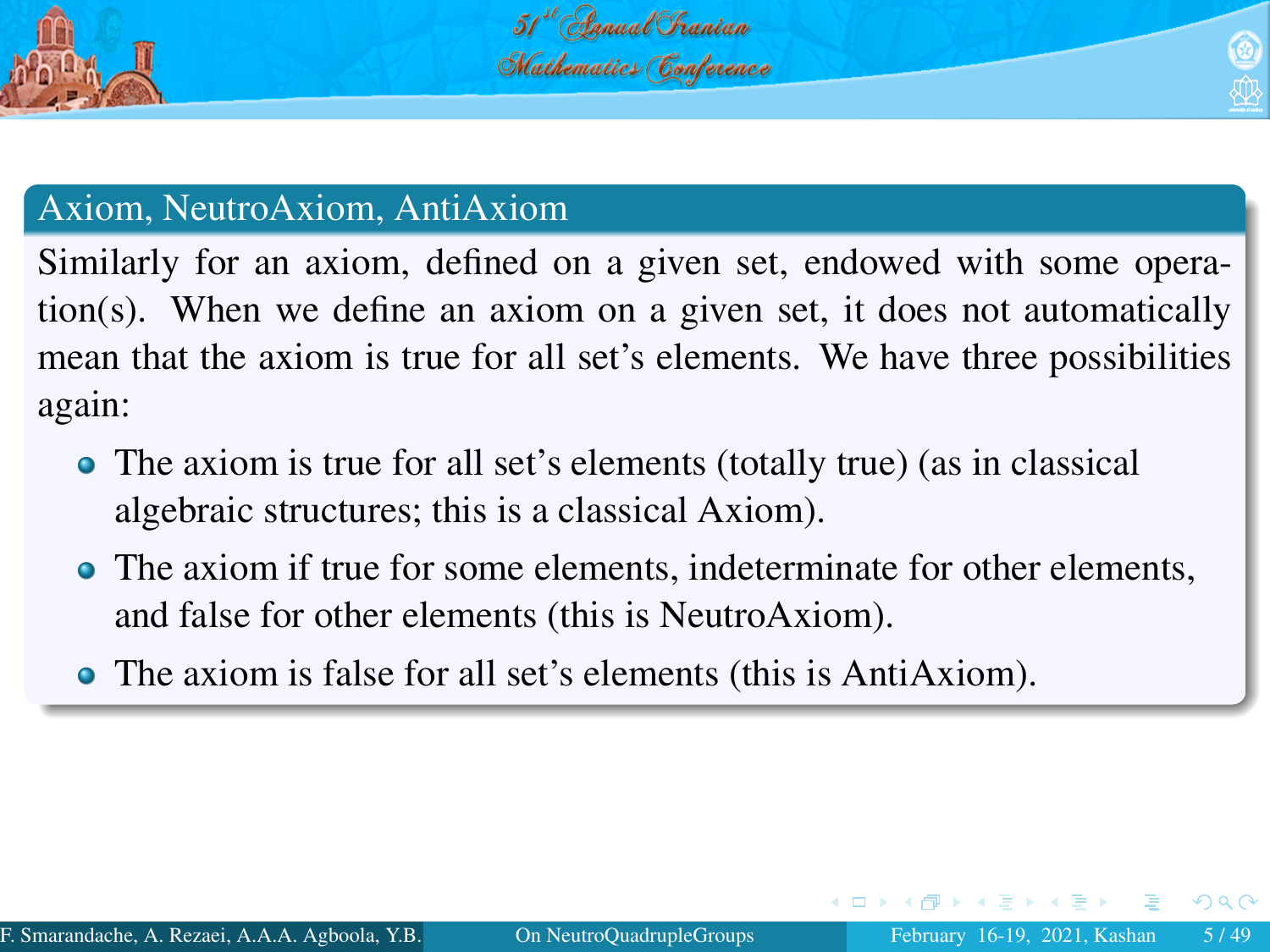

# Algebra, NeutroAlgebra, AntiAlgebra

- An algebraic structure who's all operations are well-defined and all axioms are totally true is called Classical Algebraic Structure (or Algebra).
- An algebraic structure that has at least one NeutroOperation or one NeutroAxiom (and no AntiOperation and no AntiAxiom) is called NeutroAlgebraic Structure (or NeutroAlgebra).
- An algebraic structure that has at least one AntiOperation or Anti Axiom is called AntiAlgebraic Structure (or AntiAlgebra).

<span id="page-5-0"></span>< Algebra, NeutroAlgebra, AntiAlgebra >.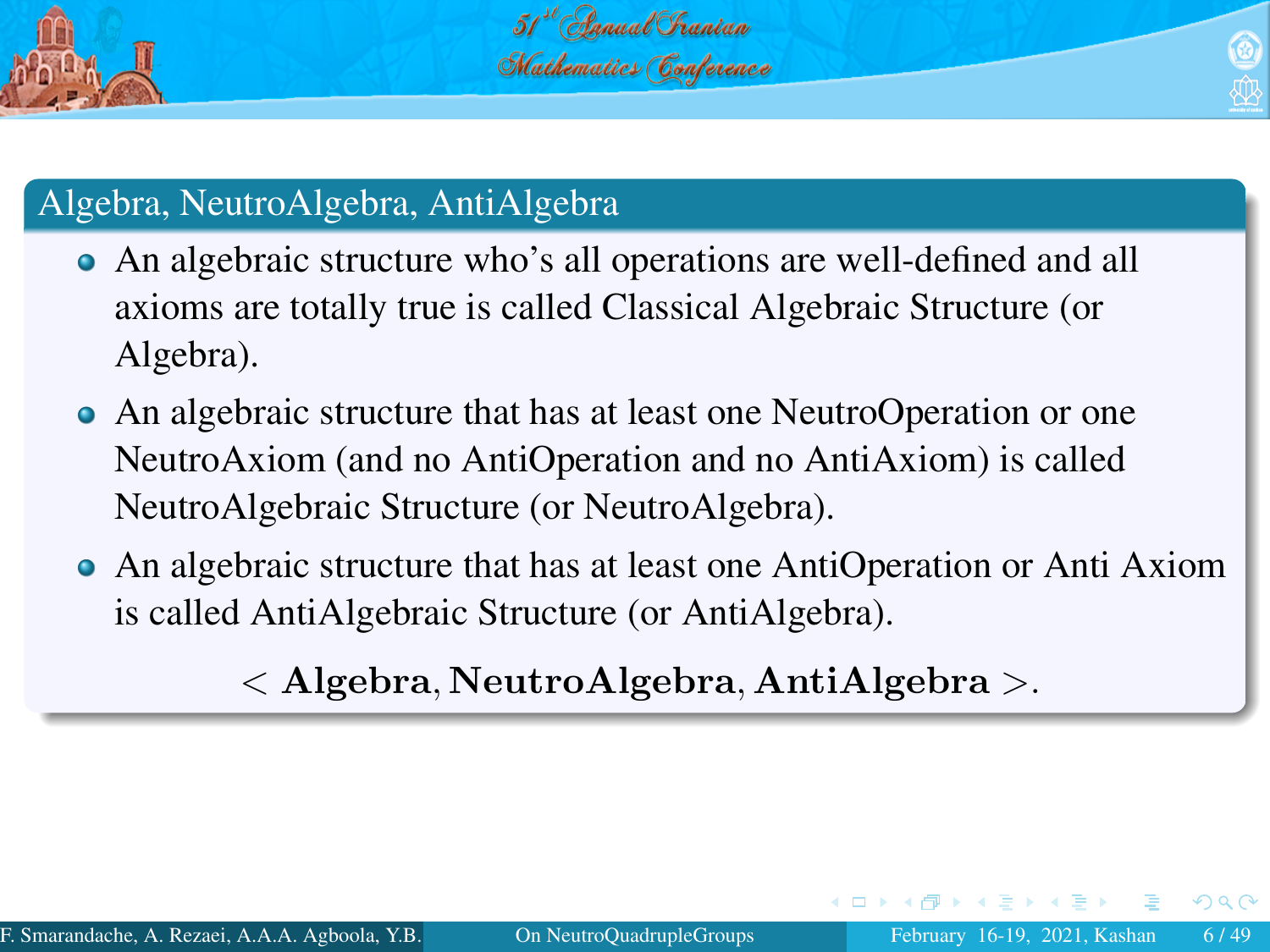

The Neutrosophic Quadruple Numbers and the Absorbance Law were introduced by Smarandache in 2015 [\[1\]](#page-48-1); they have the general form:

<span id="page-6-0"></span> $N = a + bT + cI + dF$ , where a, b, c, d may be numbers of any type (natural, integer, rational, irrational, real, complex, etc.), where "a" is the known part of the neutrosophic quadruple number N, while " $bT + cI + dF$ " is the unknown part of the neutrosophic quadruple number  $N$ ; then the unknown part is split into three subparts: degree of confidence  $(T)$ , degree of indeterminacy of confidence-nonconfidence  $(I)$ , and degree of nonconfidence  $(F)$ . N is a four-dimensional vector that can also be written as:  $N = (a, b, c, d)$ .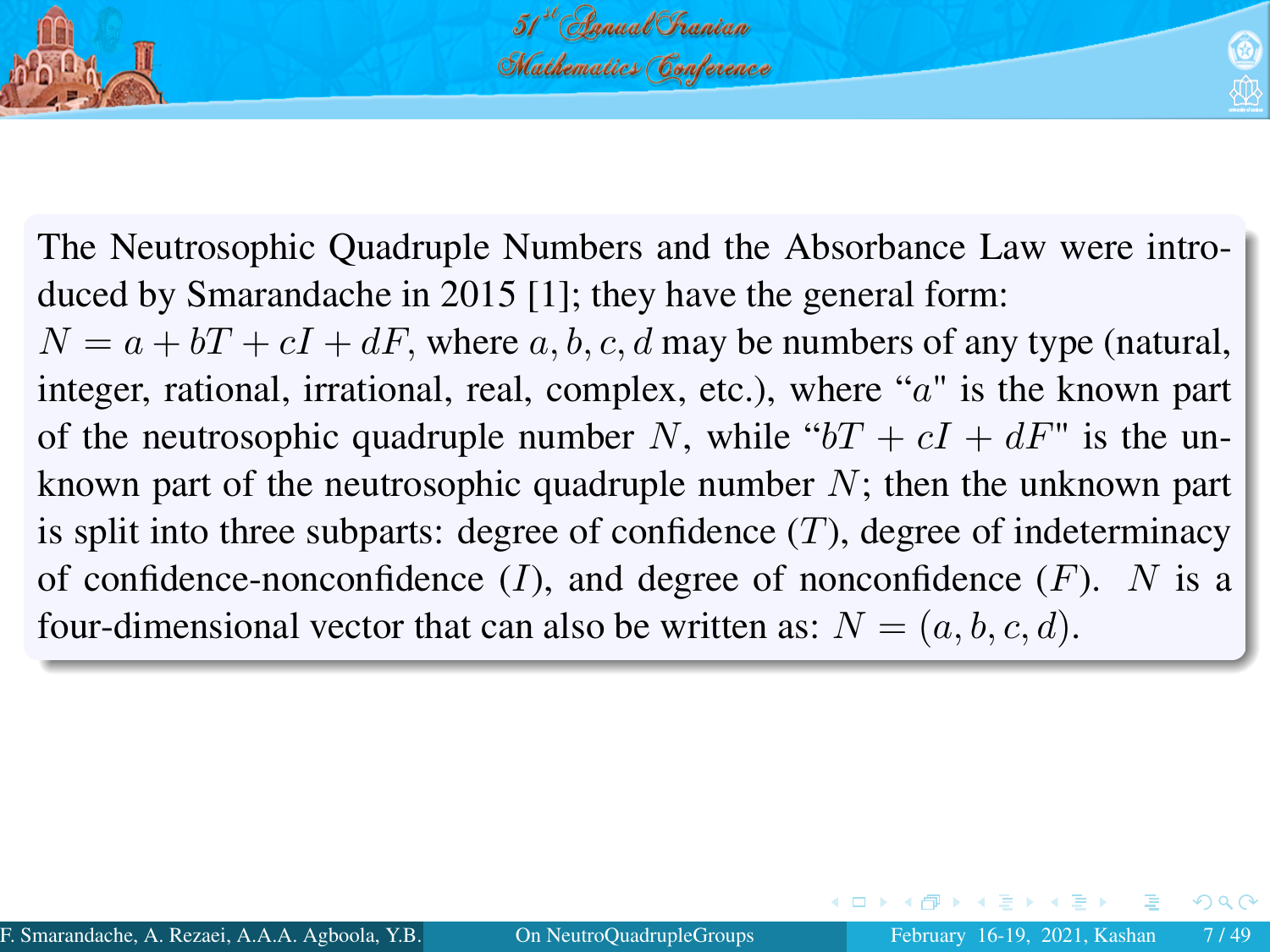

<span id="page-7-0"></span>

There are transcendental, irrational etc. numbers that are not well known, they are only partially known and partially unknown, they may have infinitely many decimals. Not even the most modern supercomputers can compute more than a few thousands decimals, but the infinitely many left decimals still remain unknown. Therefore, such numbers are very little known (because only a finite number of decimals are known), and infinitely unknown (because an infinite number of decimals are known), and immittely unknown (because an in<br>number of decimals are unknown). Take for example:  $\sqrt{2} = 1.4142...$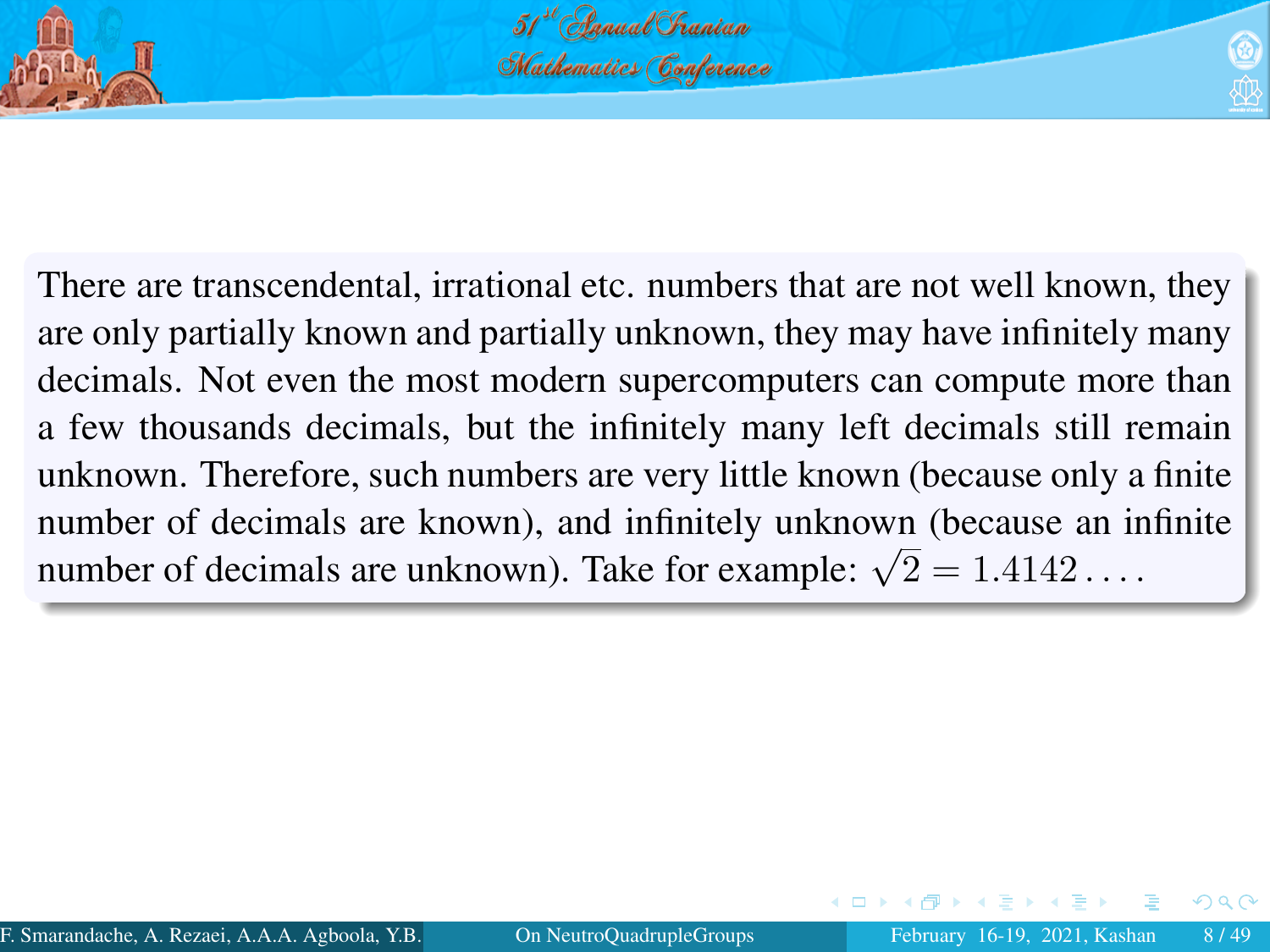

### Definition

A neutrosophic set of quadruple numbers denoted by  $NQ(X)$  is a set defined by

<span id="page-8-0"></span>
$$
NQ(X) = \{(a, bT, cI, dF) : a, b, c, d \in \mathbb{R} \text{ or } \mathbb{C}\}\
$$

where  $T, I, F$  have their usual neutrosophic logic meanings.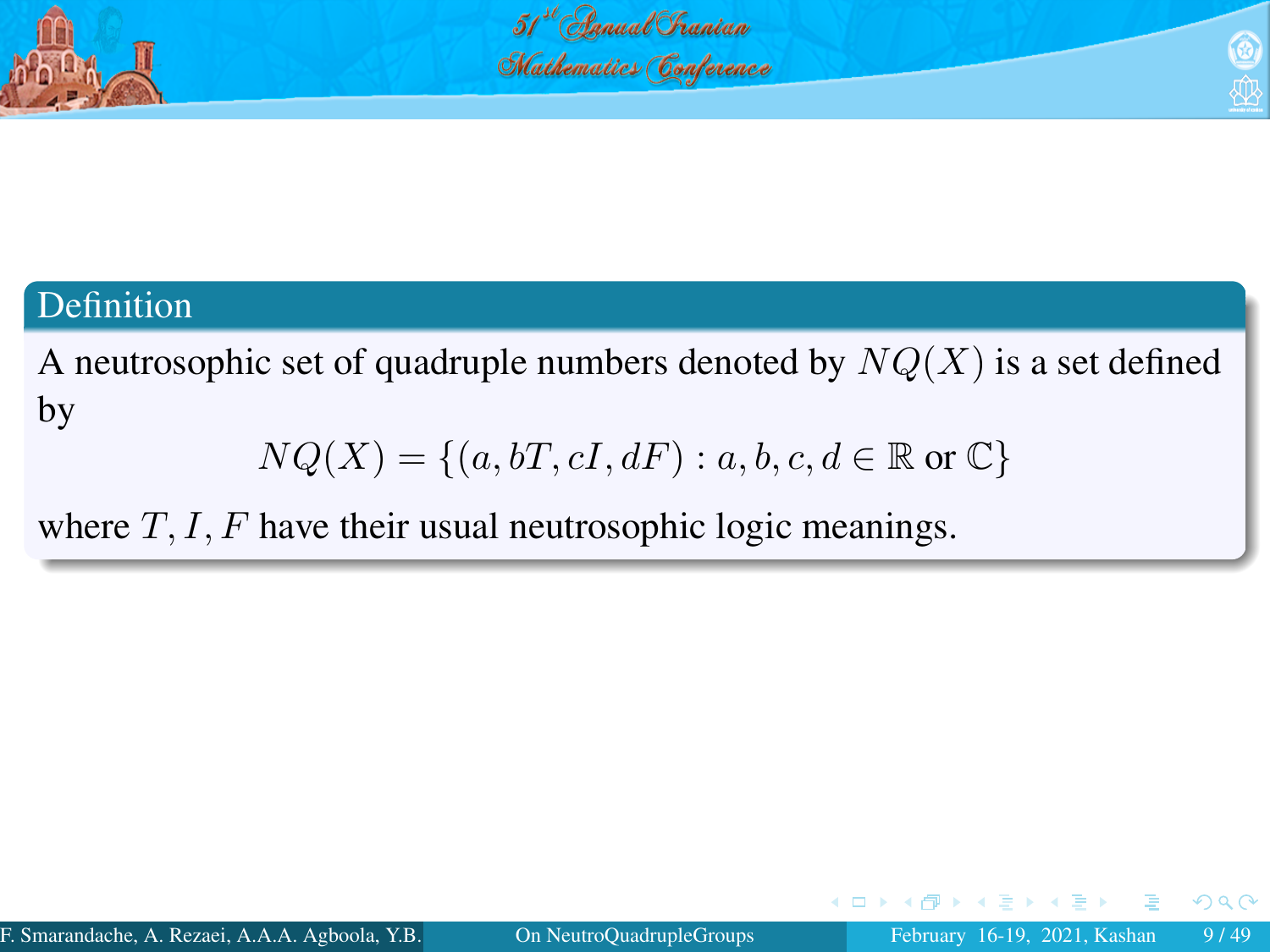



<span id="page-9-0"></span>

## Multiplication of two neutrosophic quadruple numbers

Multiplication of two neutrosophic quadruple numbers cannot be carried out like multiplication of two real or complex numbers. In order to multiply two neutrosophic quadruple numbers the prevalence order of  $\{T, I, F\}$  is required. Consider the following prevalence orders: Suppose in an optimistic way we consider the prevalence order  $T \succ I \succ F$ . Then we have:

$$
TI = IT = \max\{T, I\} = T, \qquad TF = FT = \max\{T, F\} = T,
$$
  
\n
$$
IF = FI = \max\{I, F\} = I, \qquad TT = T^{2} = T,
$$
  
\n
$$
II = I^{2} = I, \qquad FF = F^{2} = F.
$$

Or we consider the prevalence order  $T \prec I \prec F$ . Then we have:  $TI = IT = \max\{T, I\} = I, \qquad TF = FT = \max\{T, F\} = F,$  $IF = FI = \max\{I, F\} = F$ ,  $TT - T^2 - T$ 

$$
II = I2 = I, \tIF = F2 = F.
$$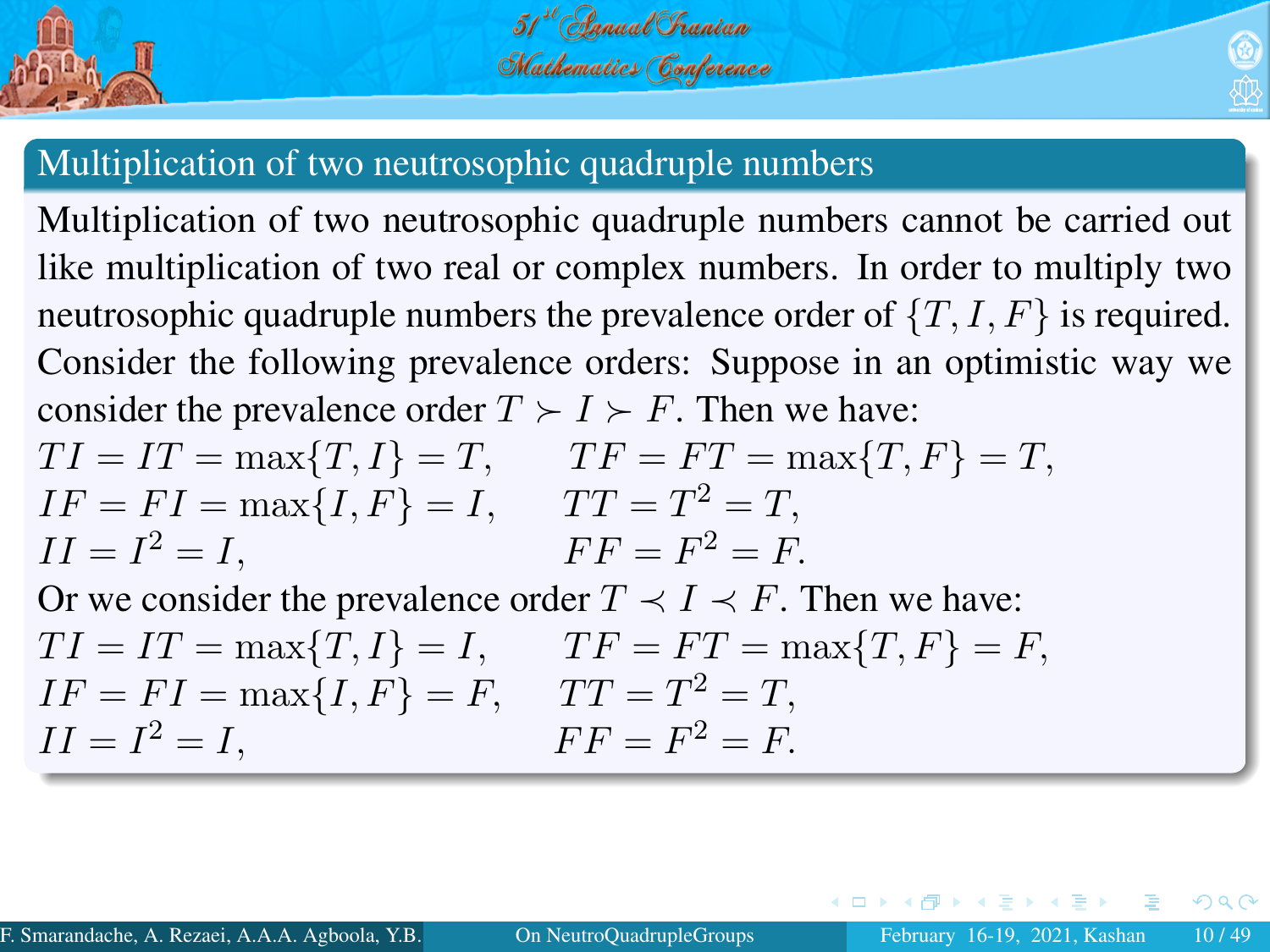

<span id="page-10-0"></span>

### Division of two neutrosophic quadruple numbers

Two neutrosophic quadruple numbers  $m = (a_1, b_1, c_1, d_1, F)$  and  $n =$  $(a_2, b_2T, c_2I, d_2F)$  cannot be divided as we do for real and complex numbers. Since the literal neutrosophic components  $T$ , I and F are not invertible, the inversion of a neutrosophic quadruple number or the division of a neutrosophic quadruple number by another neutrosophic quadruple number must be carried out a systematic way. Suppose we are to evaluate  $m/n$ . Then we must look for a neutrosophic quadruple number  $p = (x, yT, zI, wF)$  equivalent to  $m/n$ . In this way, we write

$$
m/n = p
$$
  
\n
$$
\Rightarrow \frac{(a_1, b_1T, c_1I, d_1F)}{(a_2, b_2T, c_2I, d_2F)} = (x, yT, zI, wF)
$$
  
\n
$$
\Leftrightarrow (a_2, b_2T, c_2I, d_2F)(x, yT, zI, wF) = (a_1, b_1T, c_1I, d_1F).
$$
 (1)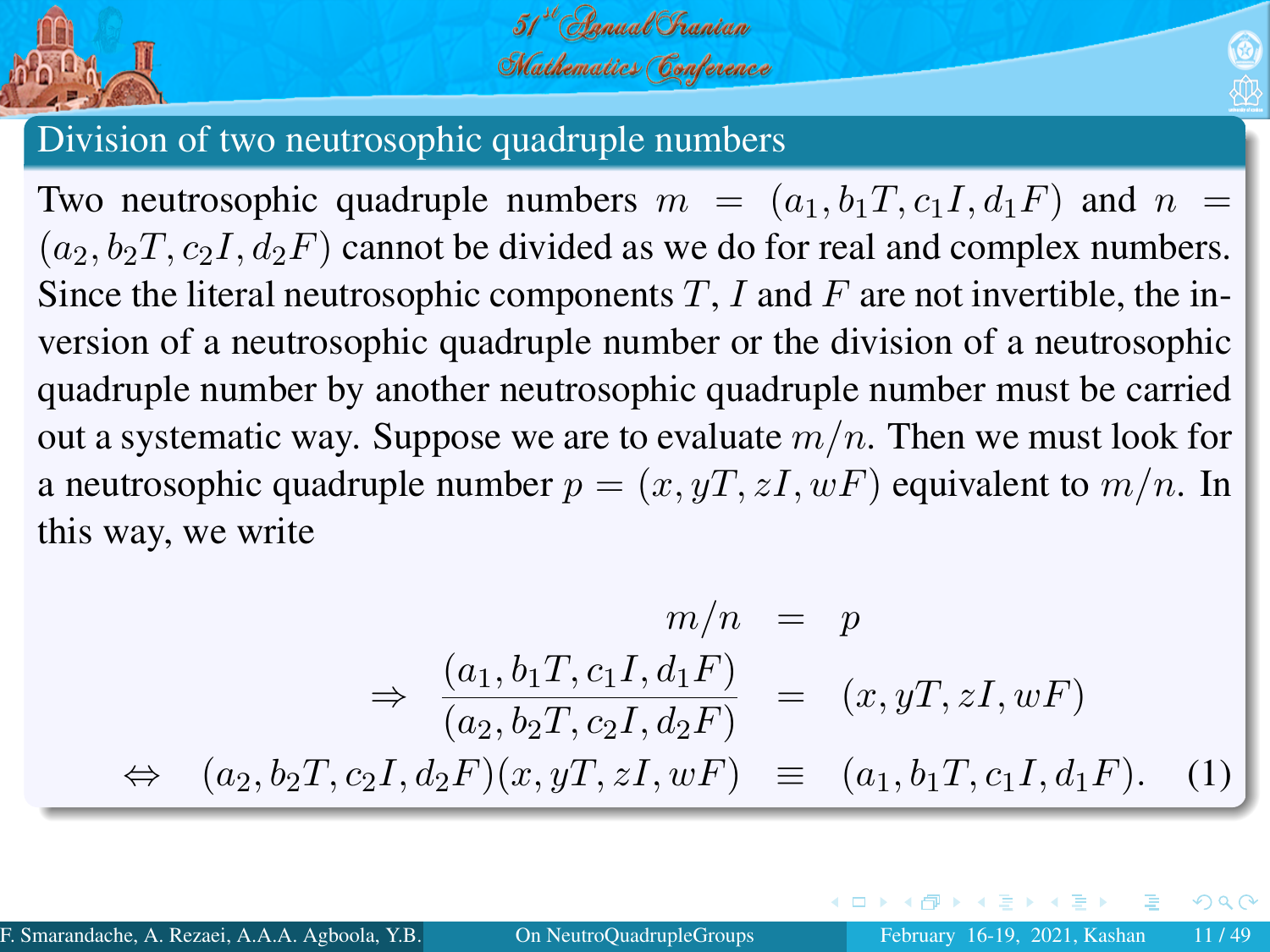

# 51 Canual Chanian Mathematics (Conference

# Division of two neutrosophic quadruple numbers

Assuming the prevalence order  $T > I > F$  and from the equality of two neutrosophic quadruple numbers, we obtain from Equation (1)

<span id="page-11-0"></span>
$$
a_2x = a_1 \tag{2}
$$

$$
b_2x + (a_2 + b_2 + c_2 + d_2)y + b_2z + b_2w = b_1
$$
 (3)

$$
c_2x + (a_2 + c_2 + d_2)z + c_2w = c_1 \tag{4}
$$

$$
d_2x + (a_2 + d_2)w = d_1 \tag{5}
$$

a system of linear equations in unknowns  $x, y, z$  and  $w$ .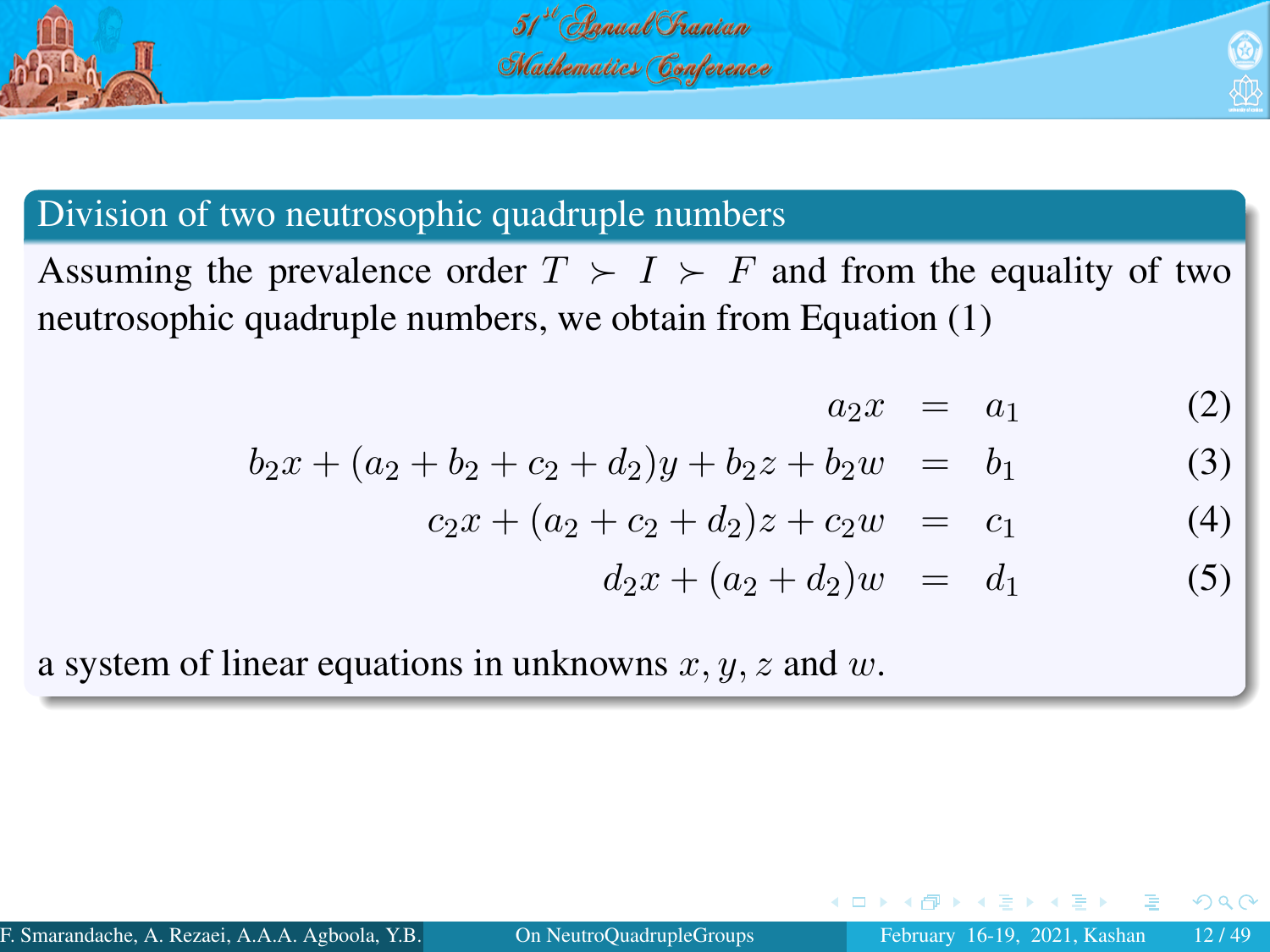

## Division of two neutrosophic quadruple numbers

By similarly assuming the prevalence order  $T \prec I \prec F$ , we obtain from Equation (1)

<span id="page-12-0"></span>
$$
a_2x = a_1 \tag{6}
$$

$$
b_2x + (a_2 + b_2)y = b_1 \tag{7}
$$

$$
c_2x + c_2y + (a_2 + b_2 + c_2)z = c_1 \tag{8}
$$

$$
d_2x + d_2y + d_2z + (a_2 + b_2 + c_2 + d_2)w = d_1 \tag{9}
$$

a system of linear equations in unknowns  $x, y, z$  and  $w$ .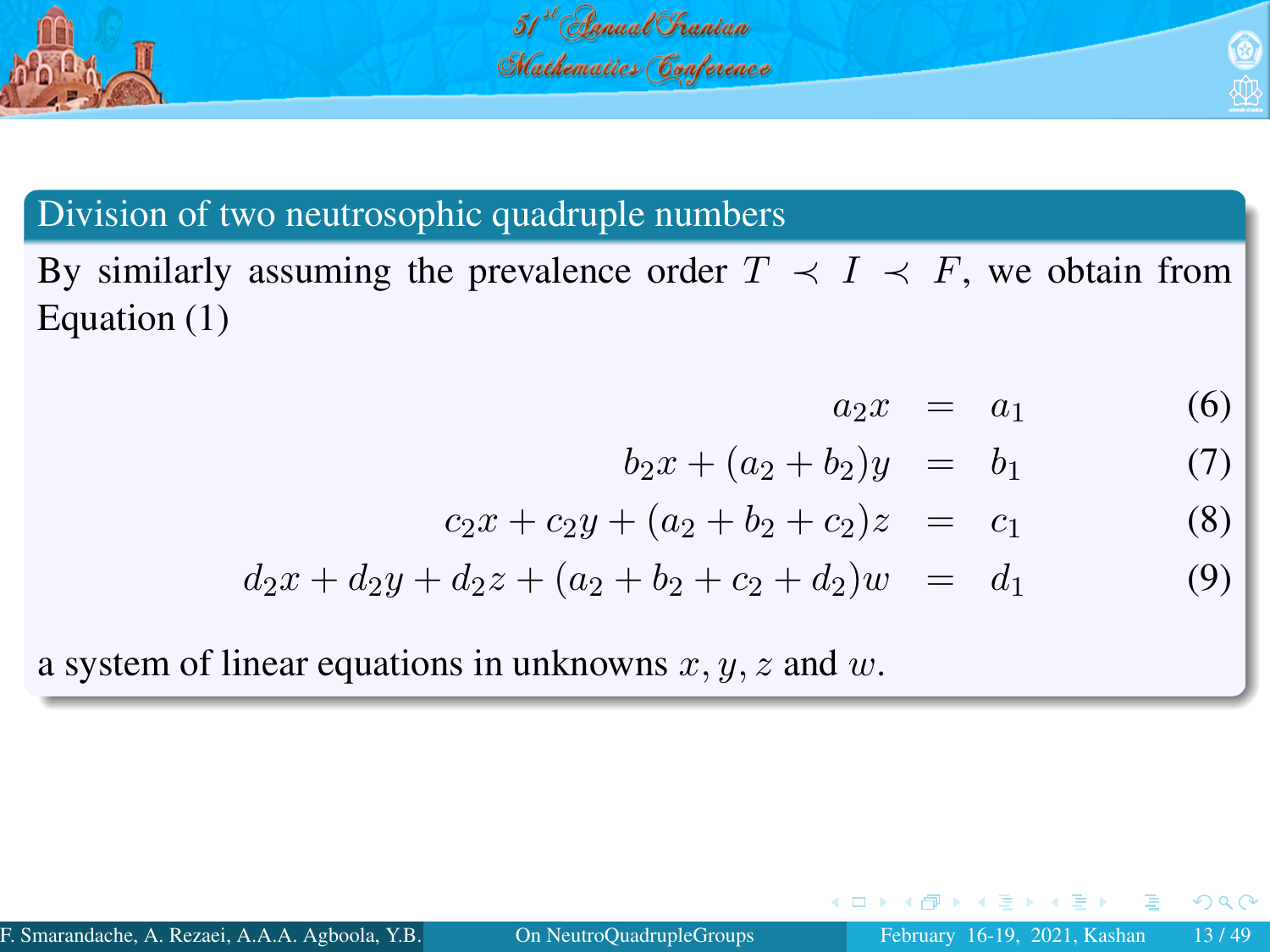

### Example

Let  $a = (2, -T, I, 2F)$  and  $b = (1, 2T, -I, F)$  be two neutrosophic quadruple numbers in  $NQ(\mathbb{R})$ .

(i) For the prevalence order  $T \succ I \succ F$ , we obtain

$$
\frac{(2, -T, I, 2F)}{(1, 2T, -I, F)} = \left(2, -\frac{11}{3}T, 3I, 0F\right).
$$

(ii) For the prevalence order  $T \prec I \prec F$ , we obtain

<span id="page-13-0"></span>
$$
\frac{(2, -T, I, 2F)}{(1, 2T, -I, F)} = \left(2, -\frac{5}{3}T, \frac{2}{3}I, \frac{1}{3}F\right).
$$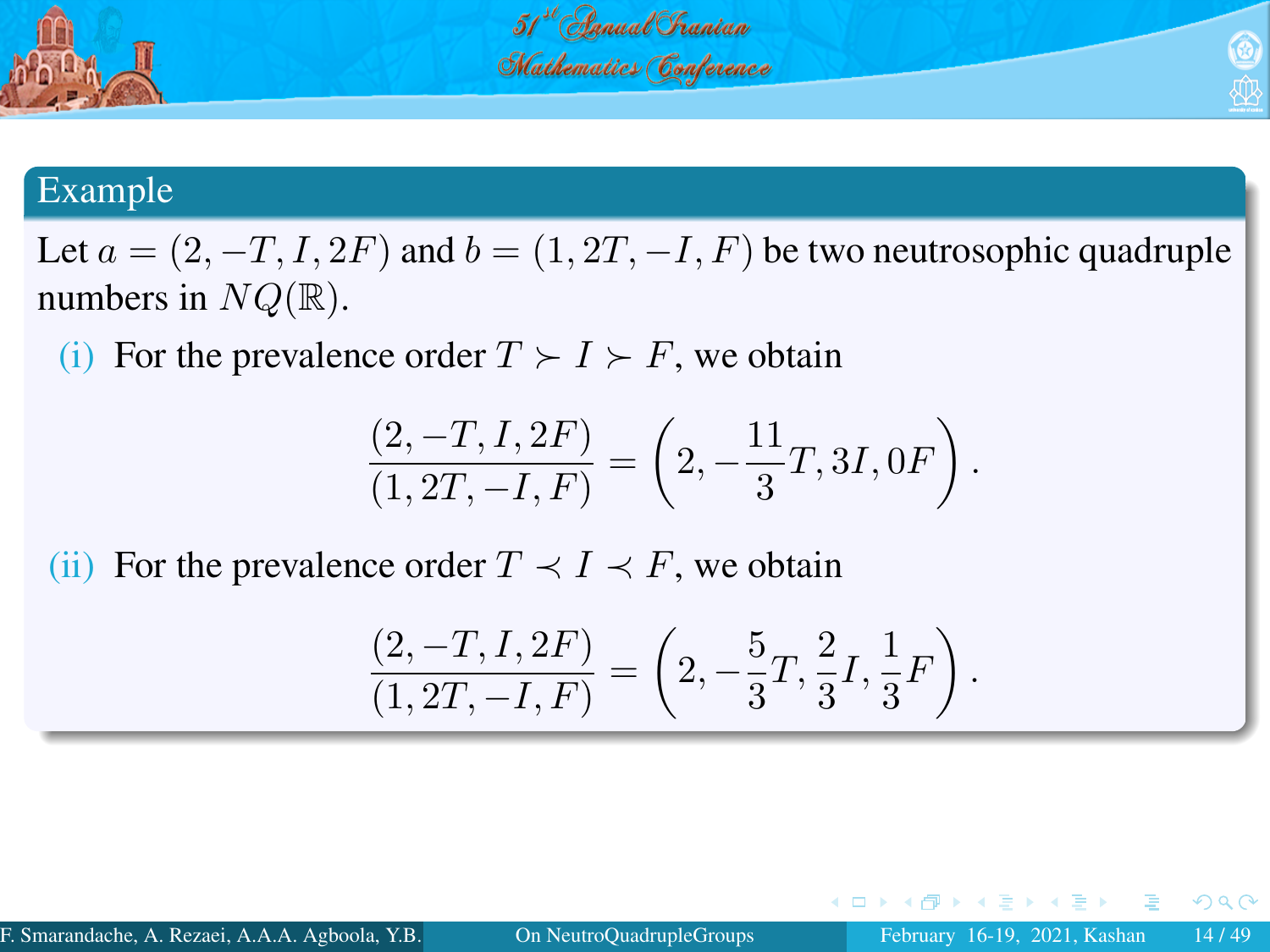

### Neutrosophic quadruple set

<span id="page-14-0"></span>Let  $NQ(X)$  be a neutrosophic quadruple set and let  $*$  :  $NQ(X) \times$  $NQ(X) \rightarrow NQ(X)$  be a classical binary operation on  $NQ(X)$ . The couple  $(NQ(X), *)$  is called a neutrosophic quadruple algebraic structure. The structure  $(NQ(X), *)$  is named according to the classical laws and axioms satisfied or obeyed by ∗.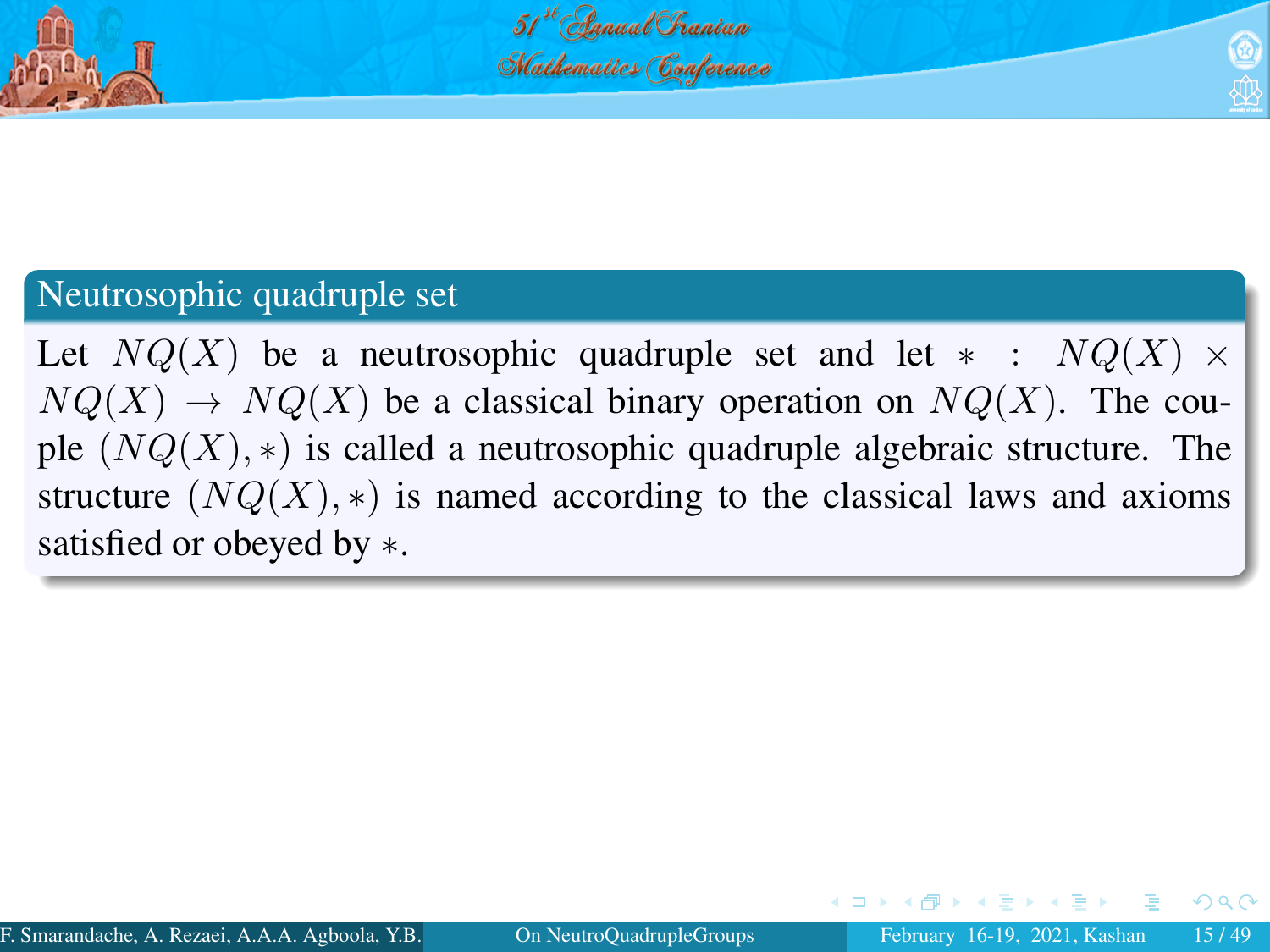

### Neutrosophic quadruple hyper set

If \* :  $NQ(X) \times NQ(X) \rightarrow \mathbb{P}(NQ(X))$  is the classical hyper operation on  $NQ(X)$ . Then the couple  $(NQ(X), *)$  is called a neutrosophic quadruple hyper algebraic structure; and the hyper structure  $(NQ(X), *)$  is named according to the classical laws and axioms satisfied by ∗.

<span id="page-15-0"></span>つひひ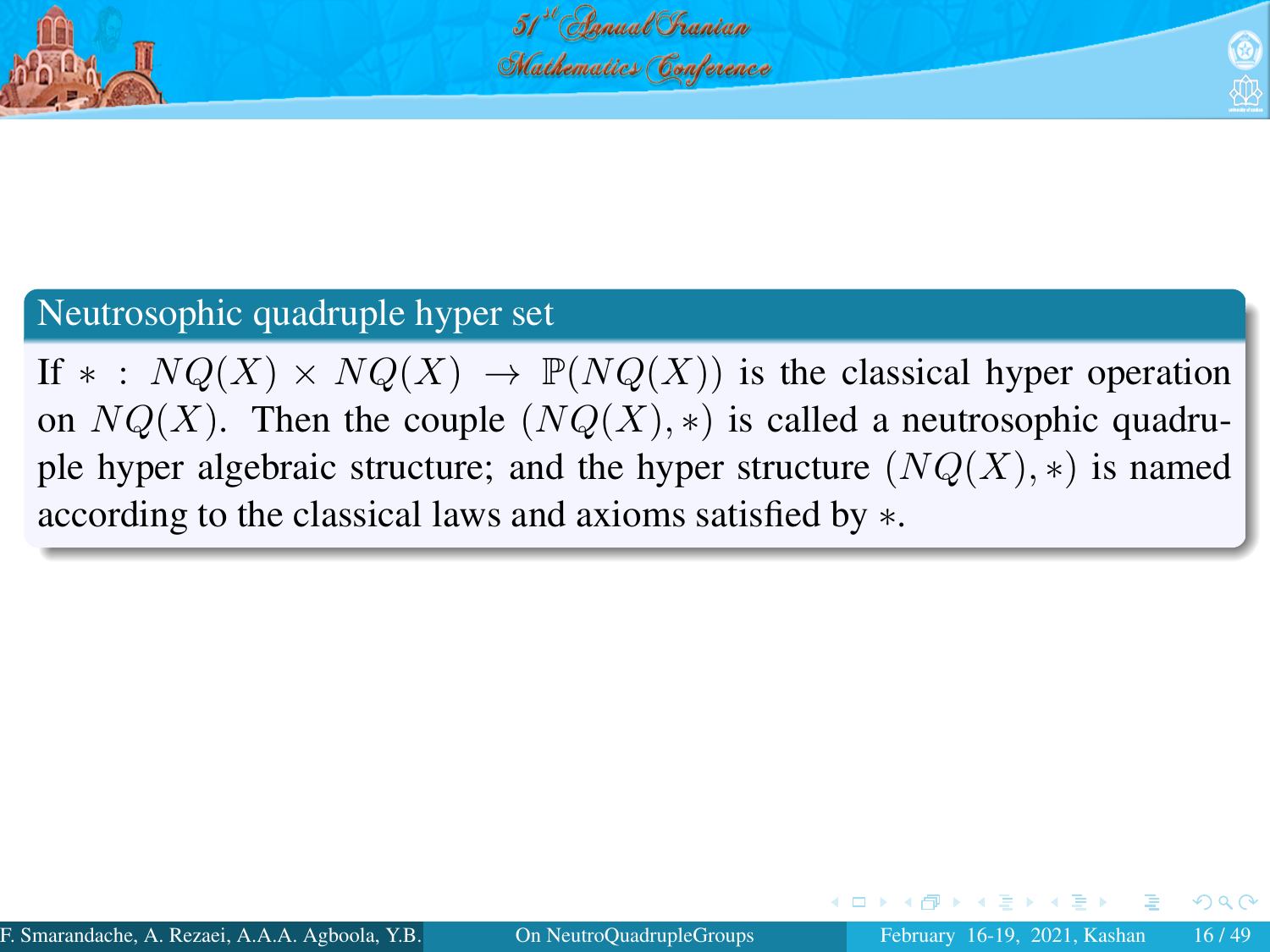

# Neutrosophic quadruple homomorphism

If  $(NQ(X), *)$  and  $(NQ(Y), \circ)$  are two neutrosophic quadruple algebraic structures. The mapping  $\phi : (NQ(X), *) \rightarrow (NQ(Y), \circ)$  is called a neotrosophic quadruple homomorphism if  $\phi$  preserves  $\ast$ ,  $\circ$  and literal neutrosophic components  $T$ , I and F that is if:

<span id="page-16-0"></span>(i) 
$$
\phi(x * y) = \phi(x) \circ \phi(y) \quad \forall x, y \in NQ(X)
$$
.  
\n(ii)  $\phi(T) = T$ .  
\n(iii)  $\phi(I) = I$ .  
\n(iv)  $\phi(F) = F$ .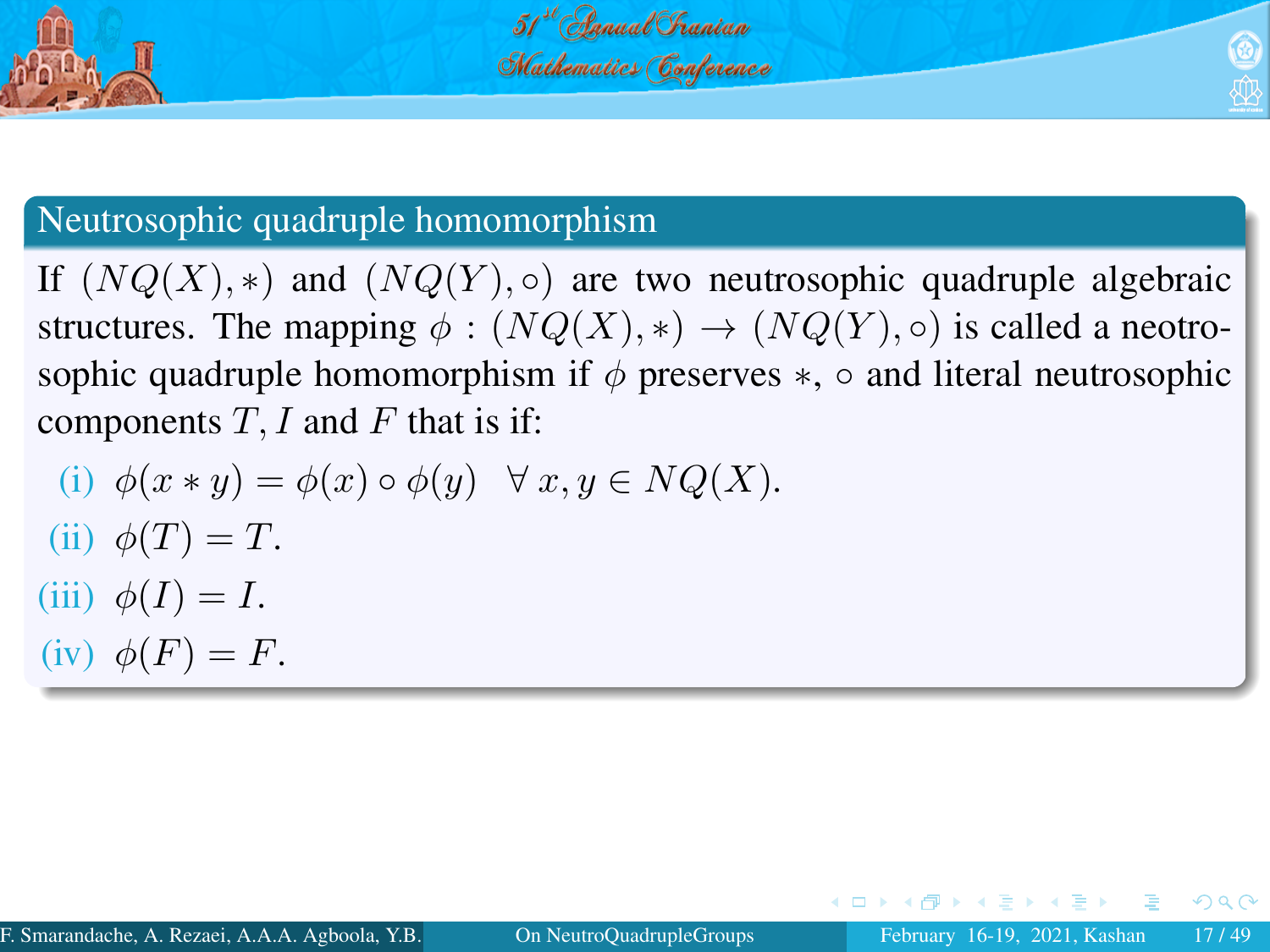

### 51<sup>st</sup> Annual Chanian Mathematics (Conference

### Theorem

- (i)  $(NQ(\mathbb{Z}), +)$ ,  $(NQ(\mathbb{Q}), +)$ ,  $(NQ(\mathbb{R}), +)$  and  $(NQ(\mathbb{C}), +)$  are abelian *groups.*
- (ii)  $(NQ(\mathbb{Z}), +, \times)$ ,  $(NQ(\mathbb{Q}), +, \times)$ ,  $(NQ(\mathbb{R}), +, \times)$  and  $(NQ(\mathbb{C}), +, \times)$ *are commutative rings.*
- (iii)  $(NQ(\mathbb{Z}), \times)$  *is a commutative monoid.*
- (iv)  $(NQ(\mathbb{Z}), \times)$  *is not a group.*
- (v)  $(NQ(\mathbb{Z}), \div)$  *is not a group.*

<span id="page-17-0"></span>3 D X 3 D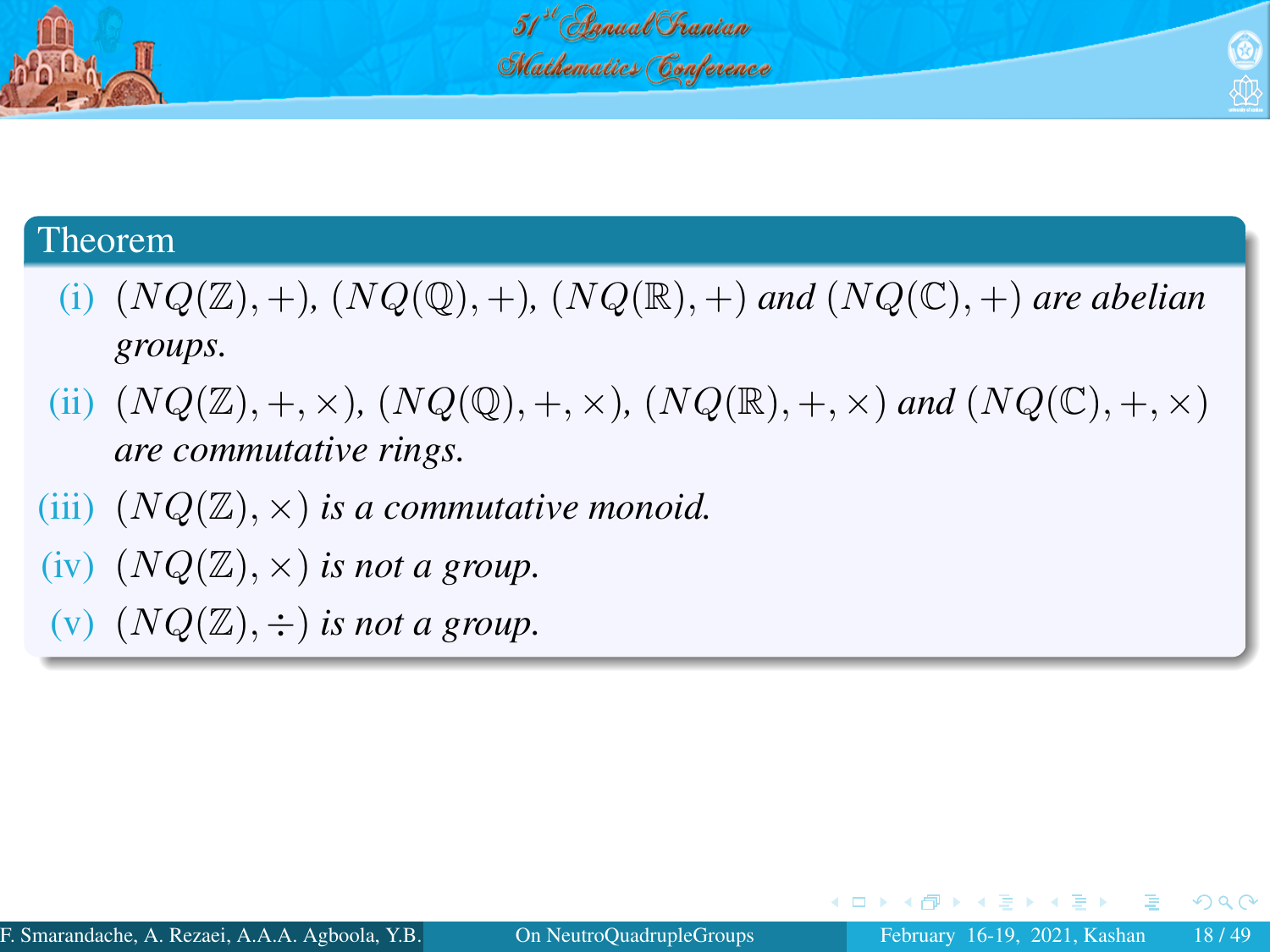

<span id="page-18-0"></span>

# Neutrosophic quadruple groups

Let  $NQ(G)$  be a nonempty set and let  $\ast: NQ(G) \times NQ(G) \rightarrow NQ(G)$  be a binary operation on  $NQ(G)$ . The couple  $(NQ(G), *)$  is called a neutrosophic quadruple group if the following conditions hold: (QG1)  $x * y \in G \forall x, y \in NQ(G)$  [closure law].  $(OG2)$  $x * (y * z) = (x * y) * z \forall x, y, z \in G$  [axiom of associativity].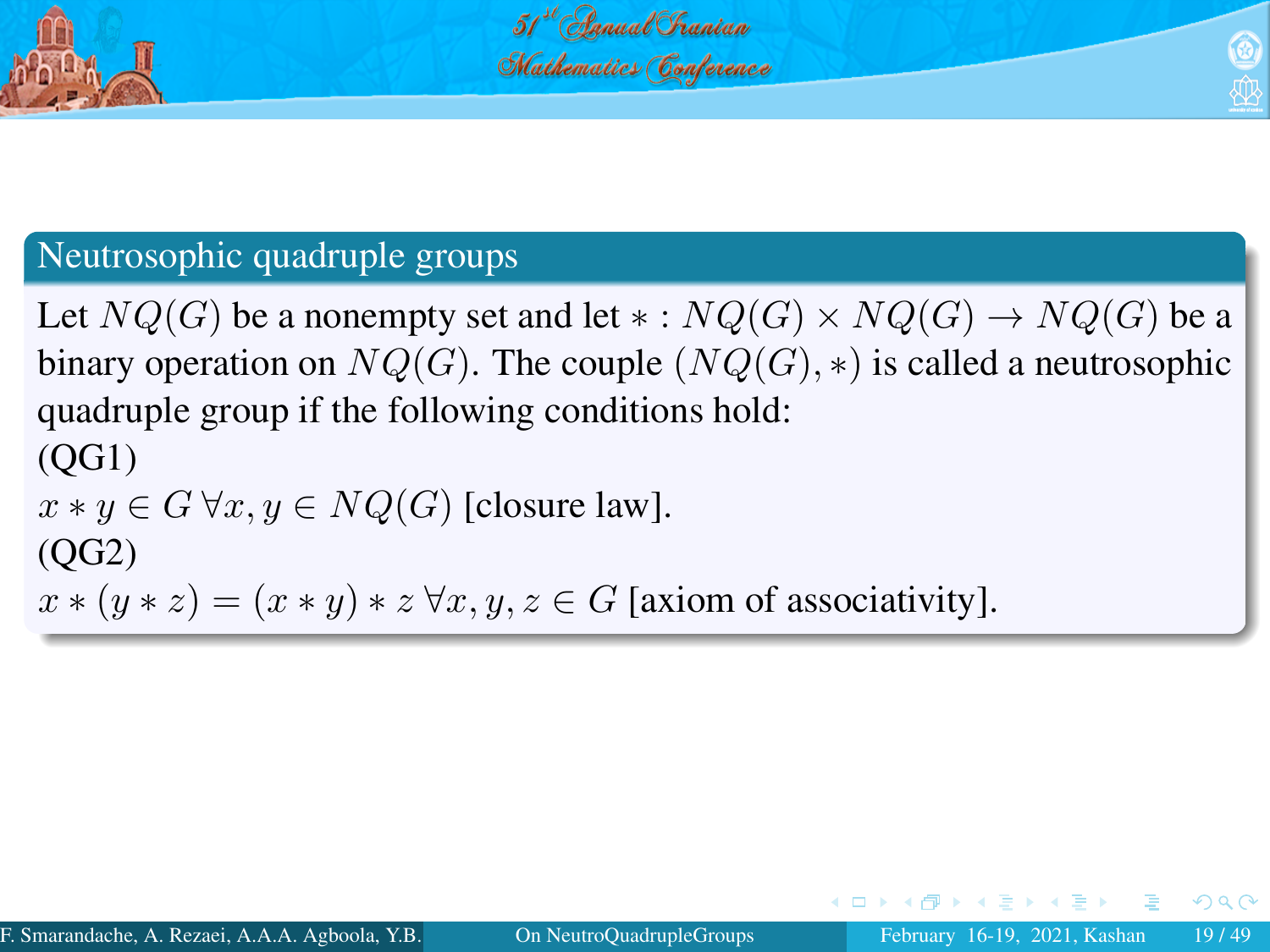

# (QG3)

There exists  $e \in NQ(G)$  such that  $x * e = e * x = x \forall x \in NQ(G)$  [axiom of existence of neutral element].

(QG4)

There exists  $y \in NQ(G)$  such that  $x * y = y * x = e \forall x \in NQ(G)$  [axiom of existence of inverse element] where e is the neutral element of  $NQ(G)$ . If in addition  $\forall x, y \in NO(G)$ , we have  $(OG5)$ 

 $x * y = y * x$ , then  $(NQ(G), *)$  is called a commutative neutrosophic quadruple group.

<span id="page-19-0"></span>つひひ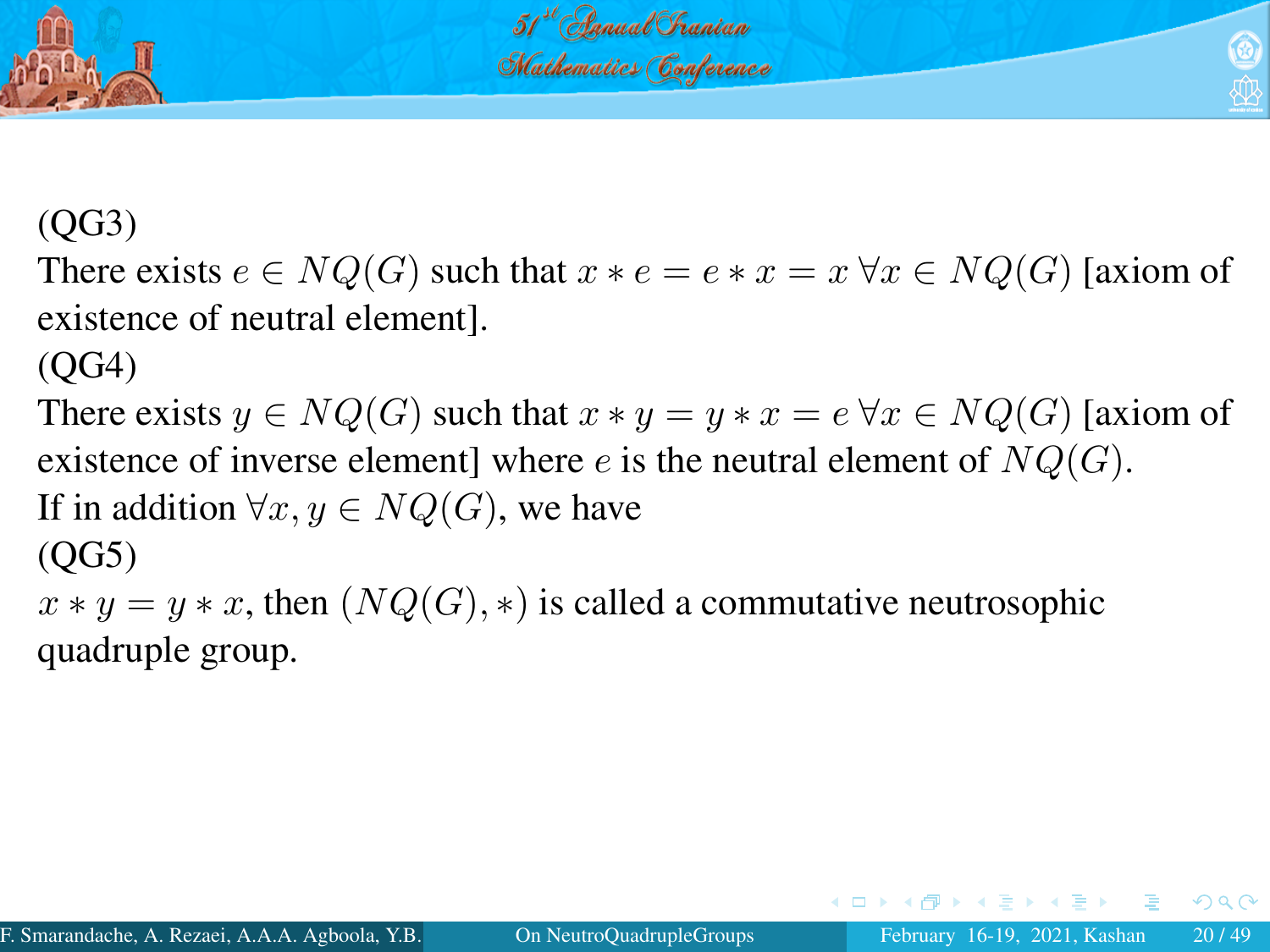



# $(NO(G)1)$

There exist some duplets  $(x, y), (u, v), (p, q), \in NQ(G)$  such that  $x * y \in G$ (inner-defined with degree of truth T) and  $[u * v =$  indeterminate (with degree of indeterminacy I) or  $p * q \notin NQ(G)$  (outer-defined/falsehood with degree of falsehood F)] [NeutroClosureLaw].

# $(NO(G)2)$

There exist some triplets  $(x, y, z), (p, q, r), (u, v, w) \in NQ(G)$  such that  $x *$  $(y * z) = (x * y) * z$  (inner-defined with degree of truth T) and  $[ [p * (q * r)]$ or  $[(p * q * r)]$  $q$ ) \* r] = indeterminate (with degree of indeterminacy I) or  $u * (v * w) \neq$  $(u*v)*w$  (outer-defined/falsehood with degree of falsehood F)] [NeutroAxiom of associativity (NeutroAssociativity)].

<span id="page-20-0"></span> $\Omega$ 

 $\mathbb{R}^n \times \mathbb{R}^n \xrightarrow{\sim} \mathbb{R}^n \times \mathbb{R}^n$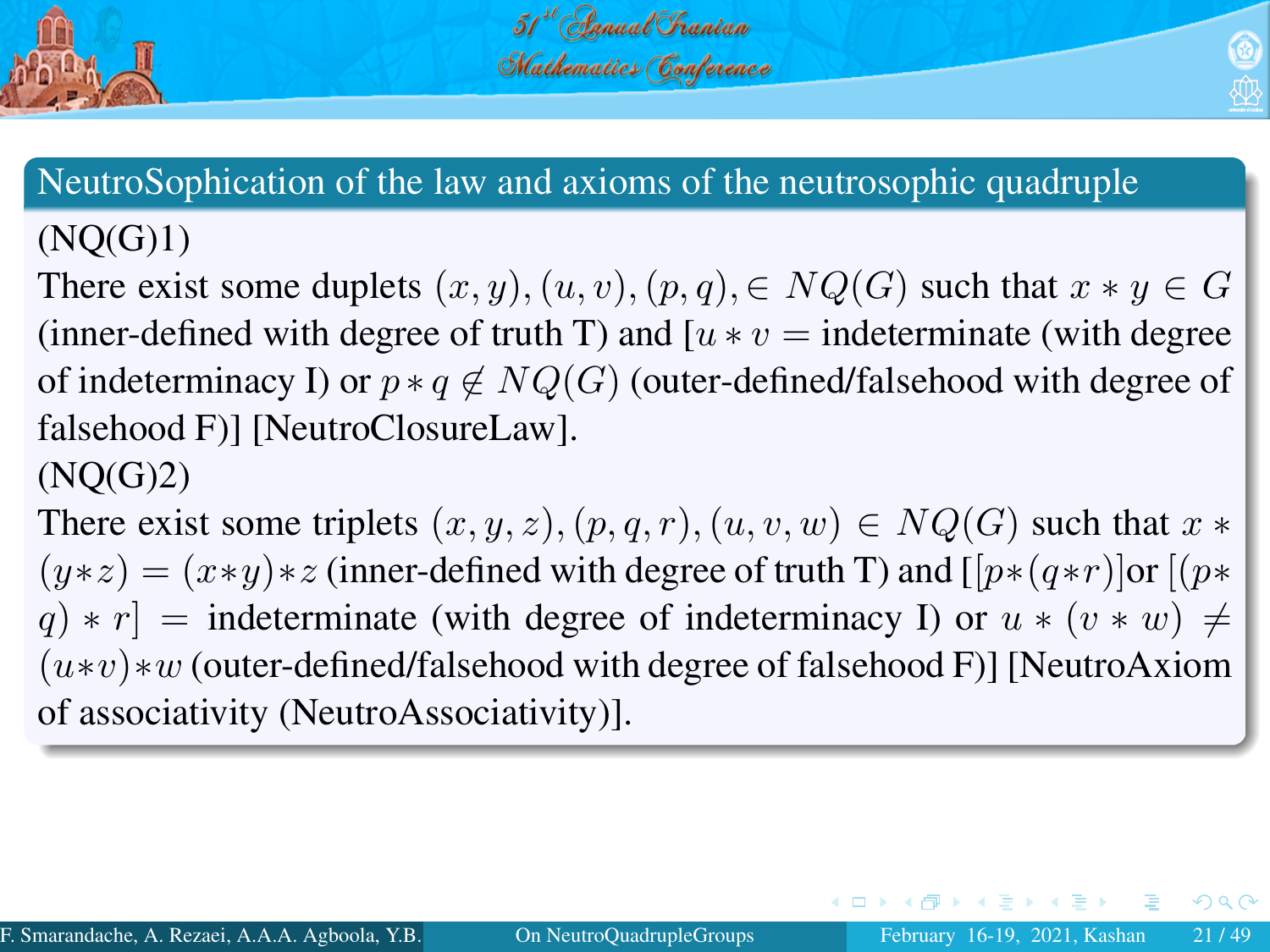

# $(NO(G)3)$

There exists an element  $e \in NQ(G)$  such that  $x * e = e * x = x$  (inner-defined with degree of truth T) and  $[ [x * e] \text{or} [e * x] = \text{indeterminate}$  (with degree of indeterminacy I) or  $x * e \neq x \neq e * x$  (outer-defined/falsehood with degree of falsehood F)] for at least one  $x \in NQ(G)$  [NeutroAxiom of existence of neutral element (NeutroNeutralElement)].

<span id="page-21-0"></span>つひひ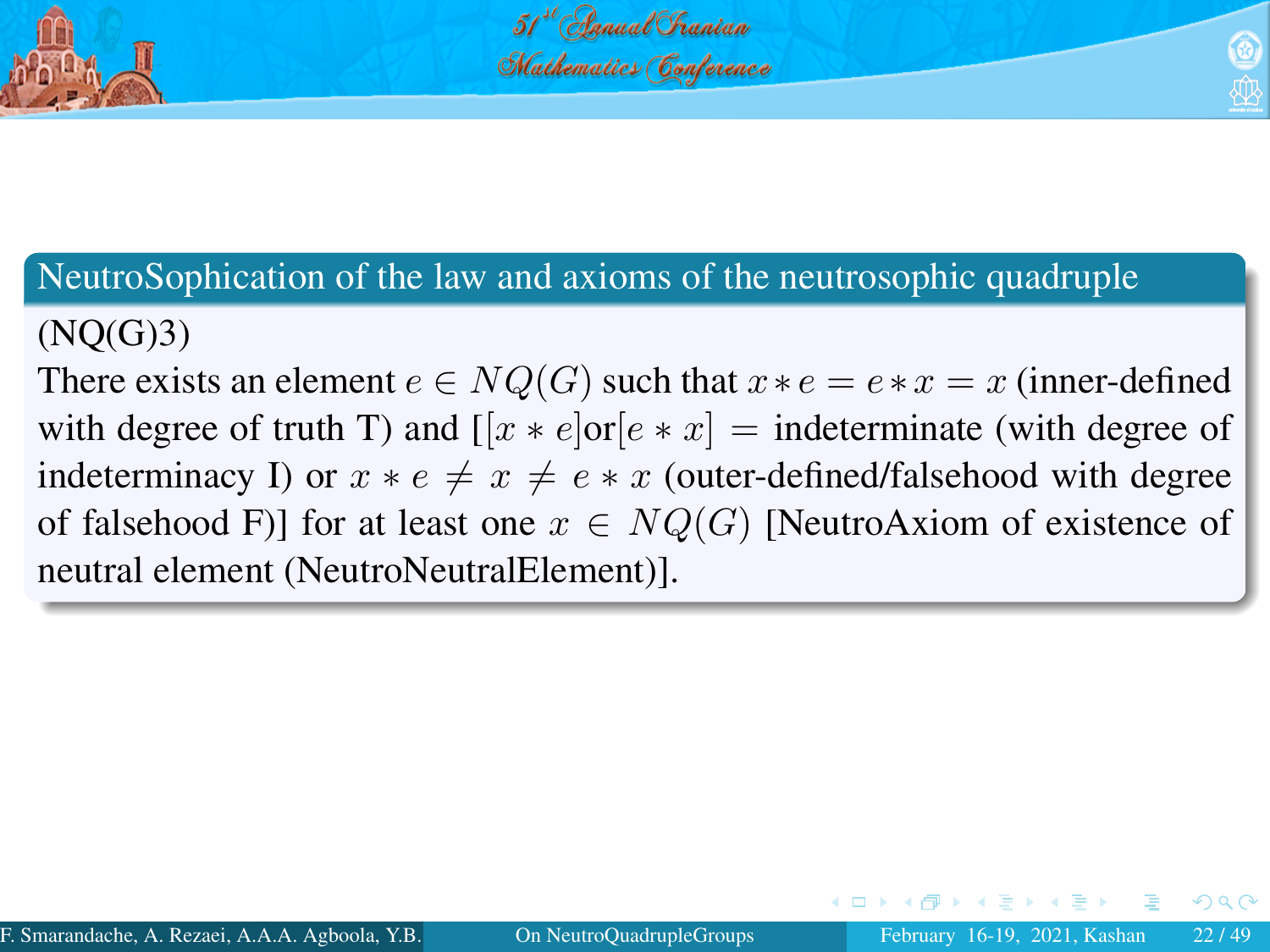

# $(NO(G)4)$

<span id="page-22-0"></span>There exists an element  $u \in NQ(G)$  such that  $x * u = u * x = e$  (innerdefined with degree of truth T) and  $[x * u]$ or $[u * x]$  = indeterminate (with degree of indeterminacy I) or  $x * u \neq e \neq u * x$  (outer-defined/falsehood with degre of falsehood F)] for at least one  $x \in G$  [NeutroAxiom of existence of inverse element (NeutroInverseElement)] where  $e$  is a NeutroNeutralElement in  $NQ(G)$ .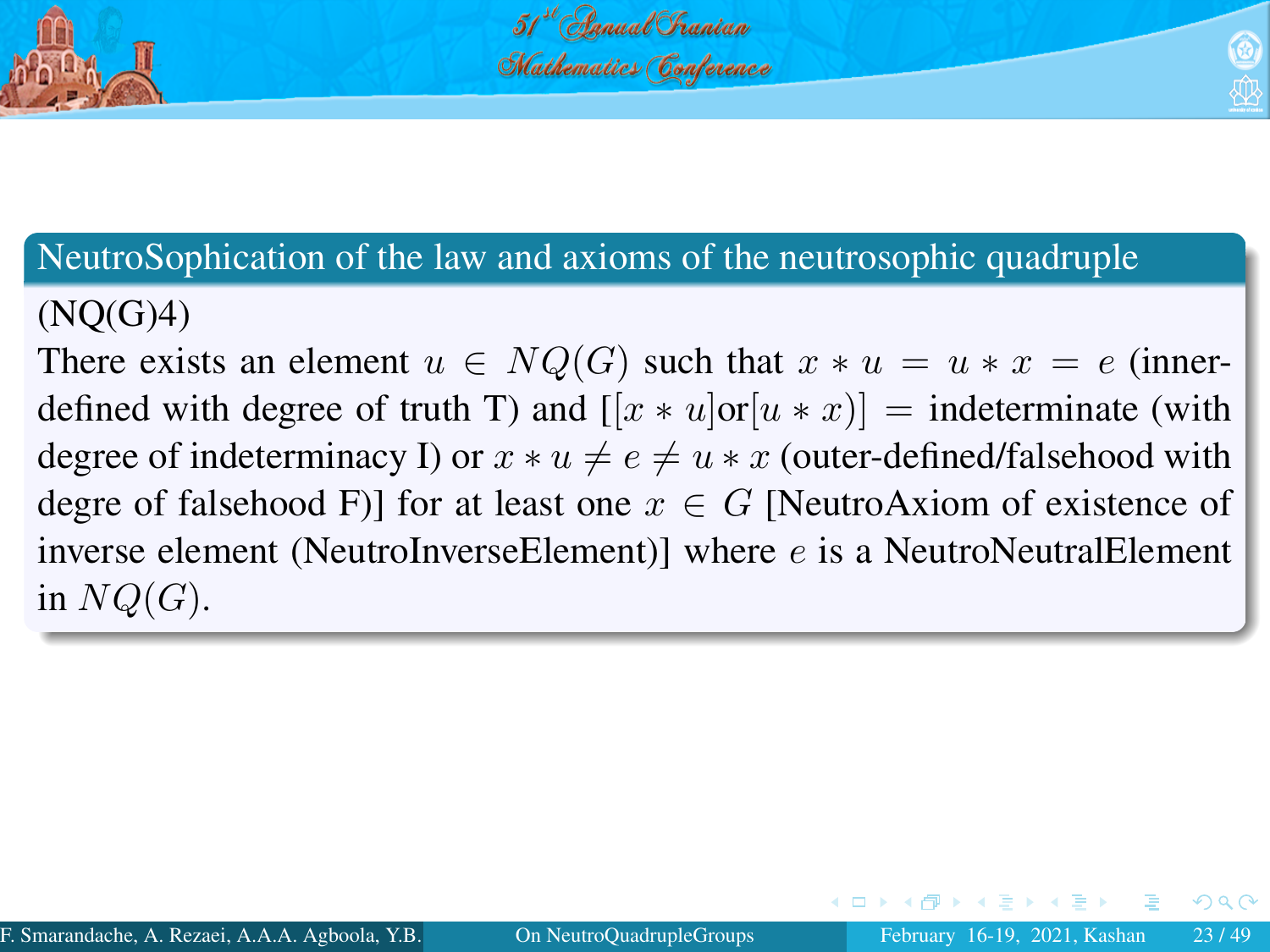

# $(NO(G)5)$

There exist some duplets  $(x, y), (u, v), (p, q) \in NQ(G)$  such that  $x * y = y * x$ (inner-defined with degree of truth T) and  $[|u*v|or|v*u] =$  indeterminate (with degree of indeterminacy I) or  $p * q \neq q * p$  (outer-defined/falsehood with degree of falsehood F)] [NeutroAxiom of commutativity (NeutroCommutativity)].

<span id="page-23-0"></span>つひい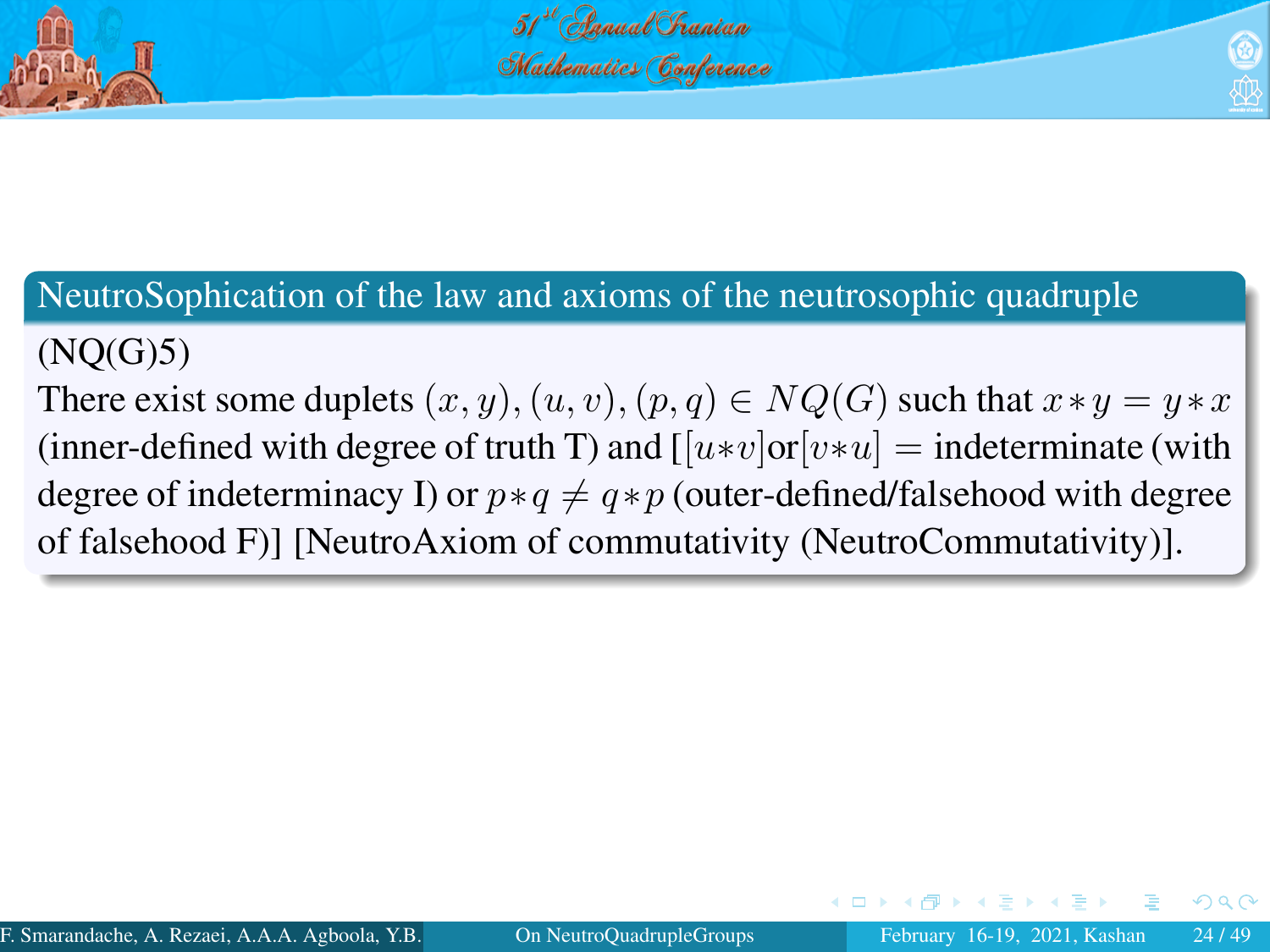



# NeutroQuadrupleGroup

A NeutroQuadrupleGroup  $NQ(G)$  is an alternative to the neutrosophic quadruple group  $Q(G)$  that has at least one NeutroLaw or at least one of  ${NQ(G)1, NQ(G)2, NQ(G)3, NQ(G)4}$  with no AntiLaw or AntiAxiom.

<span id="page-24-0"></span>つひい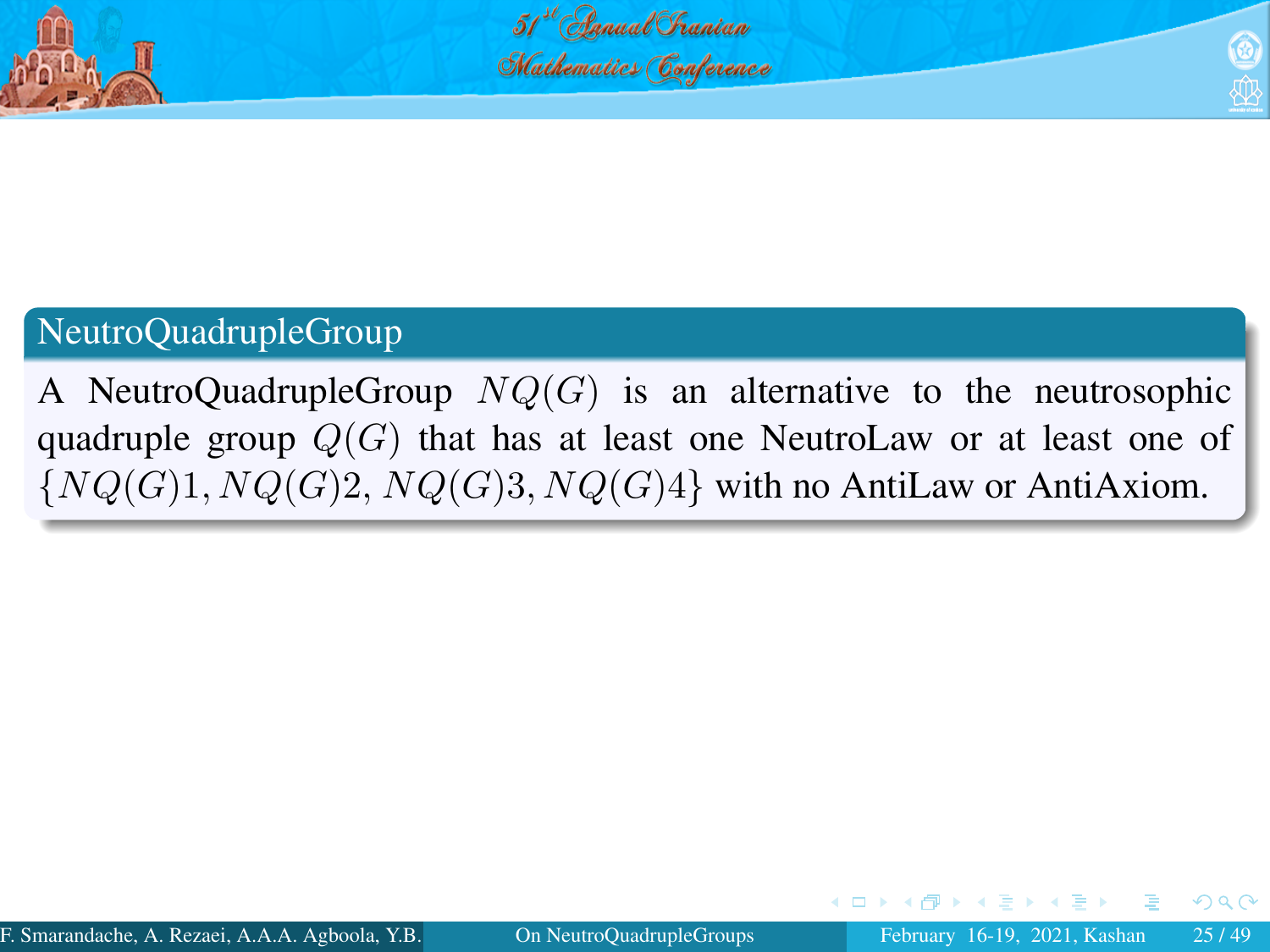



# NeutroCommutativeQuadrupleGroup

A NeutroCommutativeQuadrupleGroup  $NQ(G)$  is an alternative to the commutative neutrosophic quadruple group  $Q(G)$  that has at least one NeutroLaw or at least one of  $\{NQ(G)1, NQ(G)2, NQ(G)3, NQ(G)4\}$  and  $NQ(G)5$ with no AntiLaw or AntiAxiom.

<span id="page-25-0"></span>つひい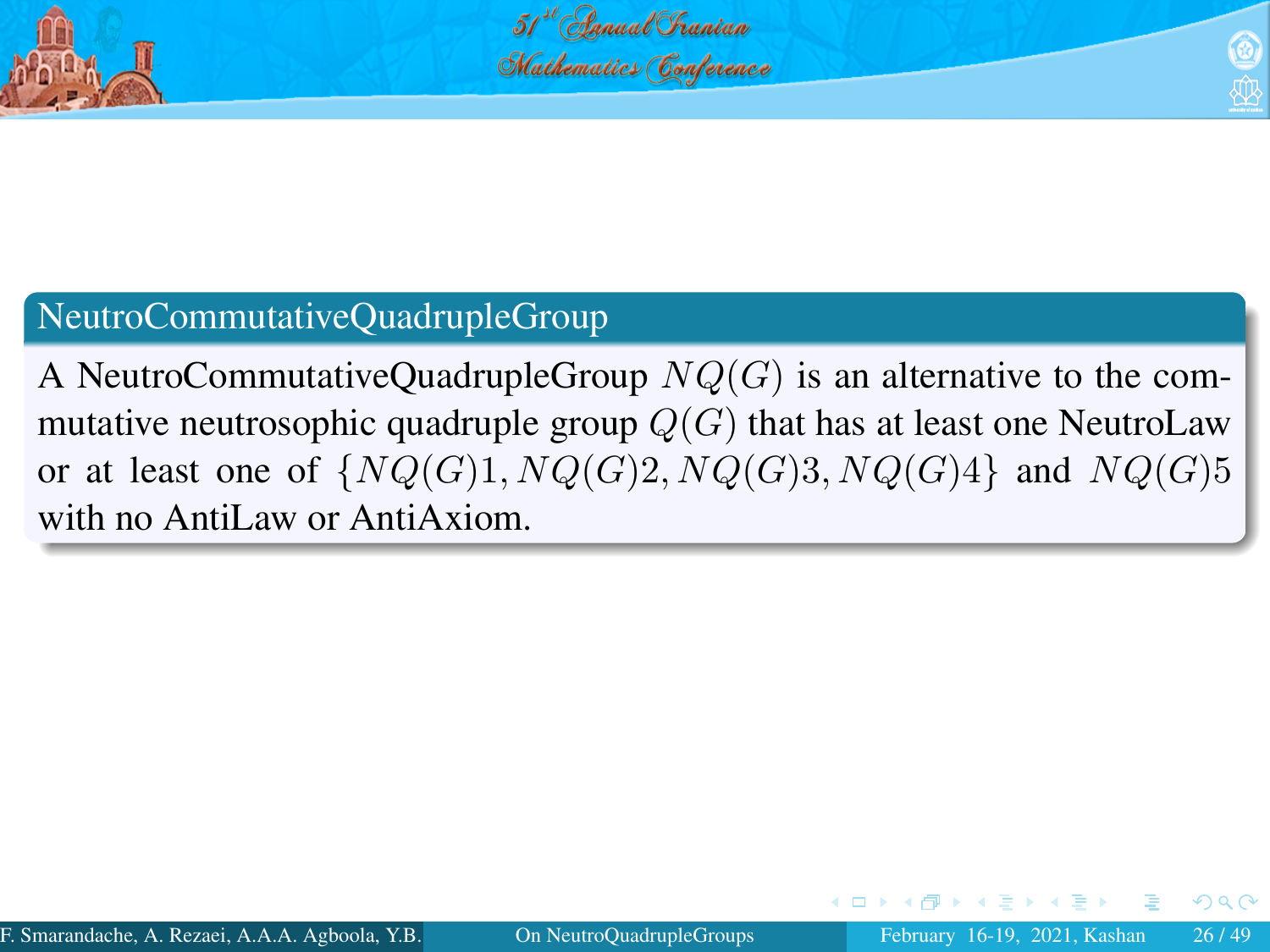

<span id="page-26-0"></span>

### Theorem

*Let* U *be a nonempty finite or infinite universe of discourse and let* S *be a finite or infinite subset of* U*. If* n *classical operations (laws and axioms) are defined on S* where  $n \geq 1$ , then there will be  $(2^n - 1)$  *NeutroAlgebras and*  $(3^n - 2^n)$ *AntiAlgebras (see [\[2\]](#page-47-0)).*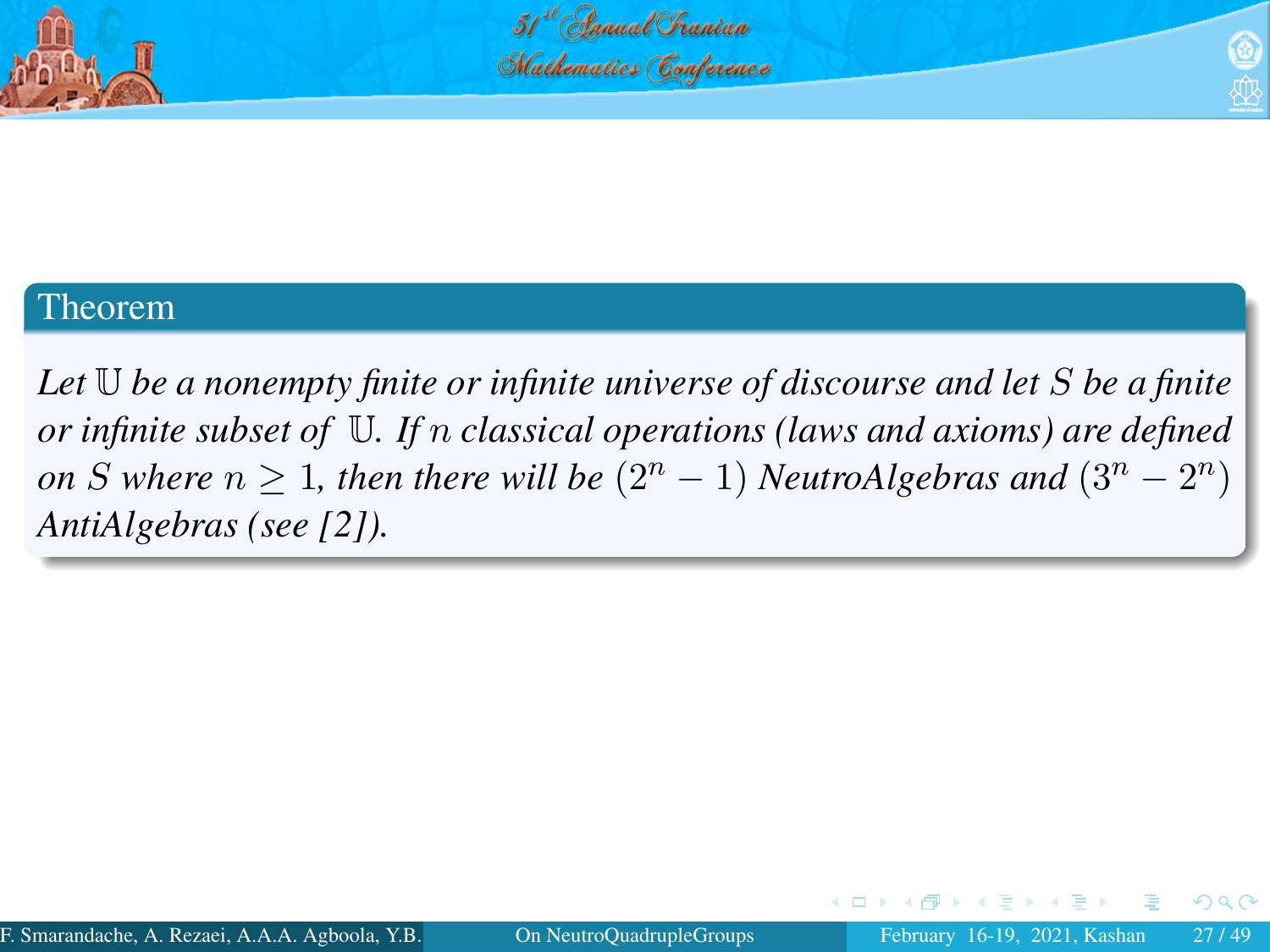

51 Canual Chanian Mathematics (Conference

### Theorem

*Let* (NQ(G), ∗) *be a neutrosophic quadruple group. Then:*

(i) *there are 15 types of NeutroQuadrupleGroups,*

(ii) *there are 31 types of NeutroCommutativeQuadrupleGroups.*

<span id="page-27-0"></span>4 D F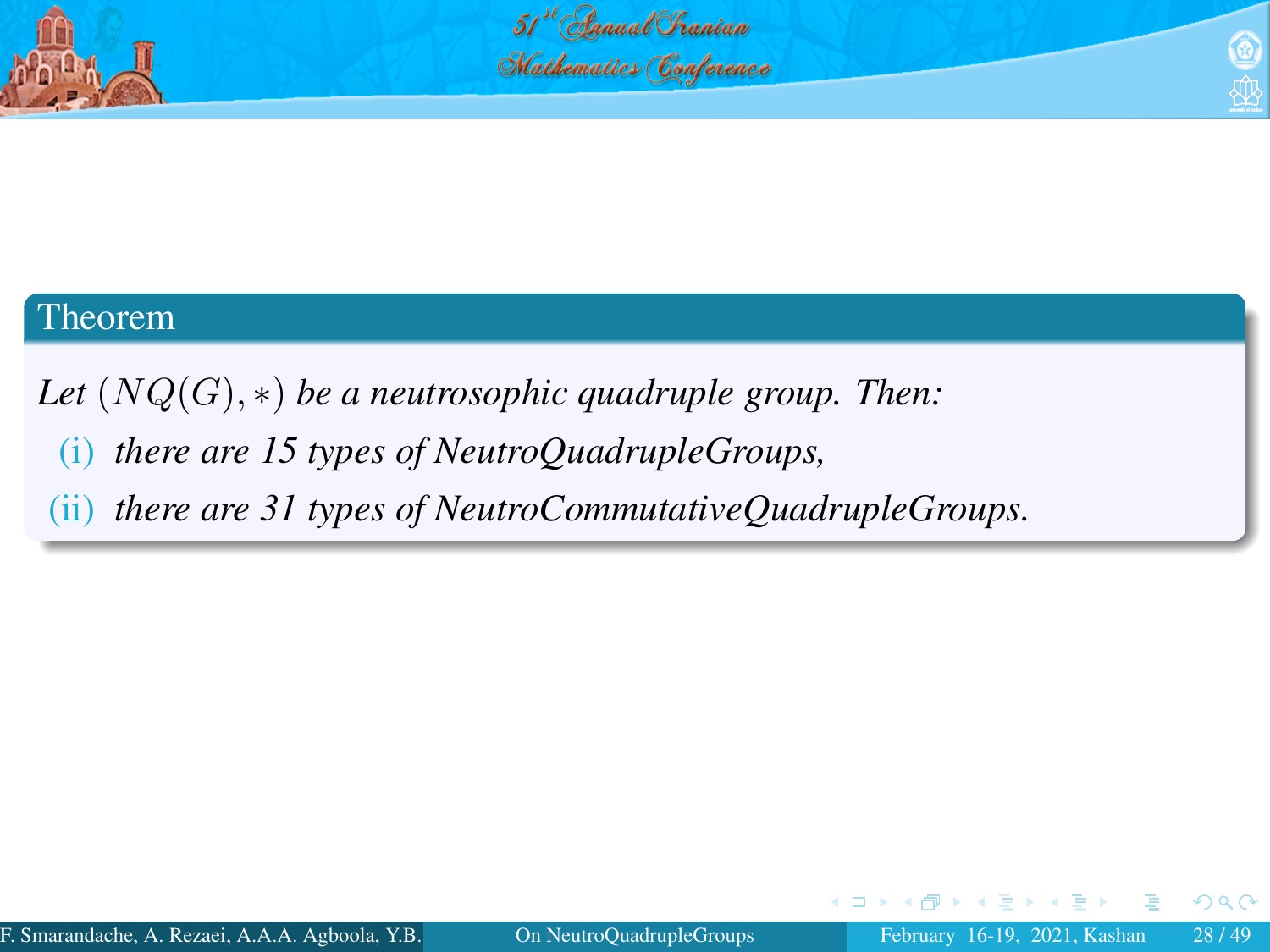

51 Canual Chanian Mathematics (Conference



*For positive integers*  $n = 2, 3, 4, \cdots$ ,

(i)  $(NQ(\mathbb{Z}_n),-)$  *is a NeutroQuadrupleGroup.* 

(ii)  $(NQ(\mathbb{Z}_n), \times)$  *is a NeutroCommutativeQuadrupleGroup.* 

<span id="page-28-0"></span>4 D F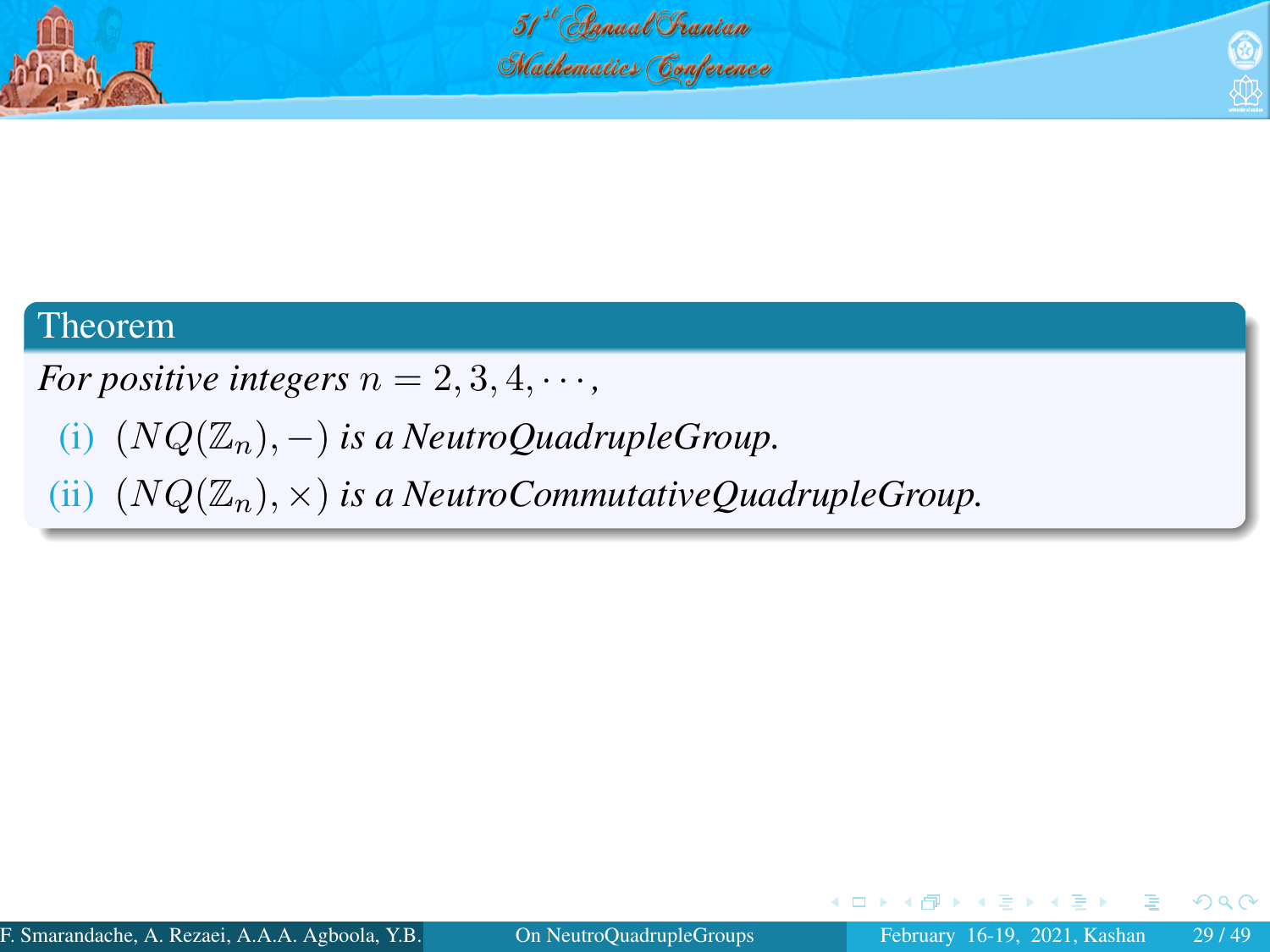

### Theorem

- (i) (NQ(Z), −) *is a NeutroQuadrupleGroup.*
- (ii) (NQ(Z), ×) *is a NeutroCommutativeQuadrupleGroup.*
- (iii)  $(NQ(\mathbb{Z}), \div)$  *is a NeutroCommutativeQuadrupleGroup.*

<span id="page-29-0"></span>4 D F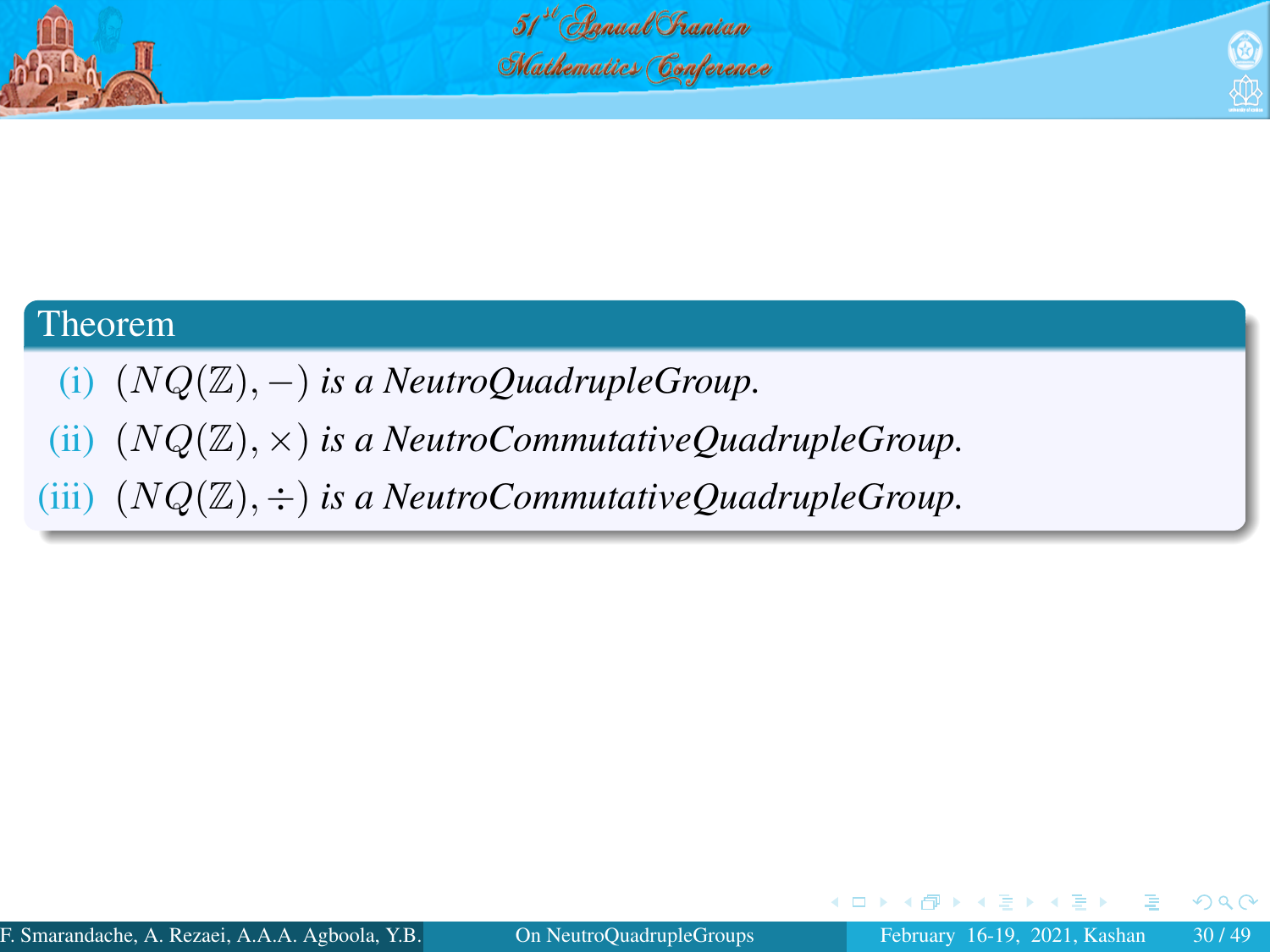

<span id="page-30-0"></span>51 danual Chanian Mathematics Conference

# NeutroClosure of  $\div$  over  $NQ(\mathbb{Z})$

For the degree of truth, let  $a = (0, 0T, I, 0F) \in NQ(\mathbb{Z})$ . Then

$$
a \div a = \frac{(0,0T, I,0F)}{(0,0T, I,0F)} = (1 - k_1 - k_2,0T, k_1I, k_2F) \in NQ(\mathbb{Z}), k_1, k_2 \in \mathbb{Z}.
$$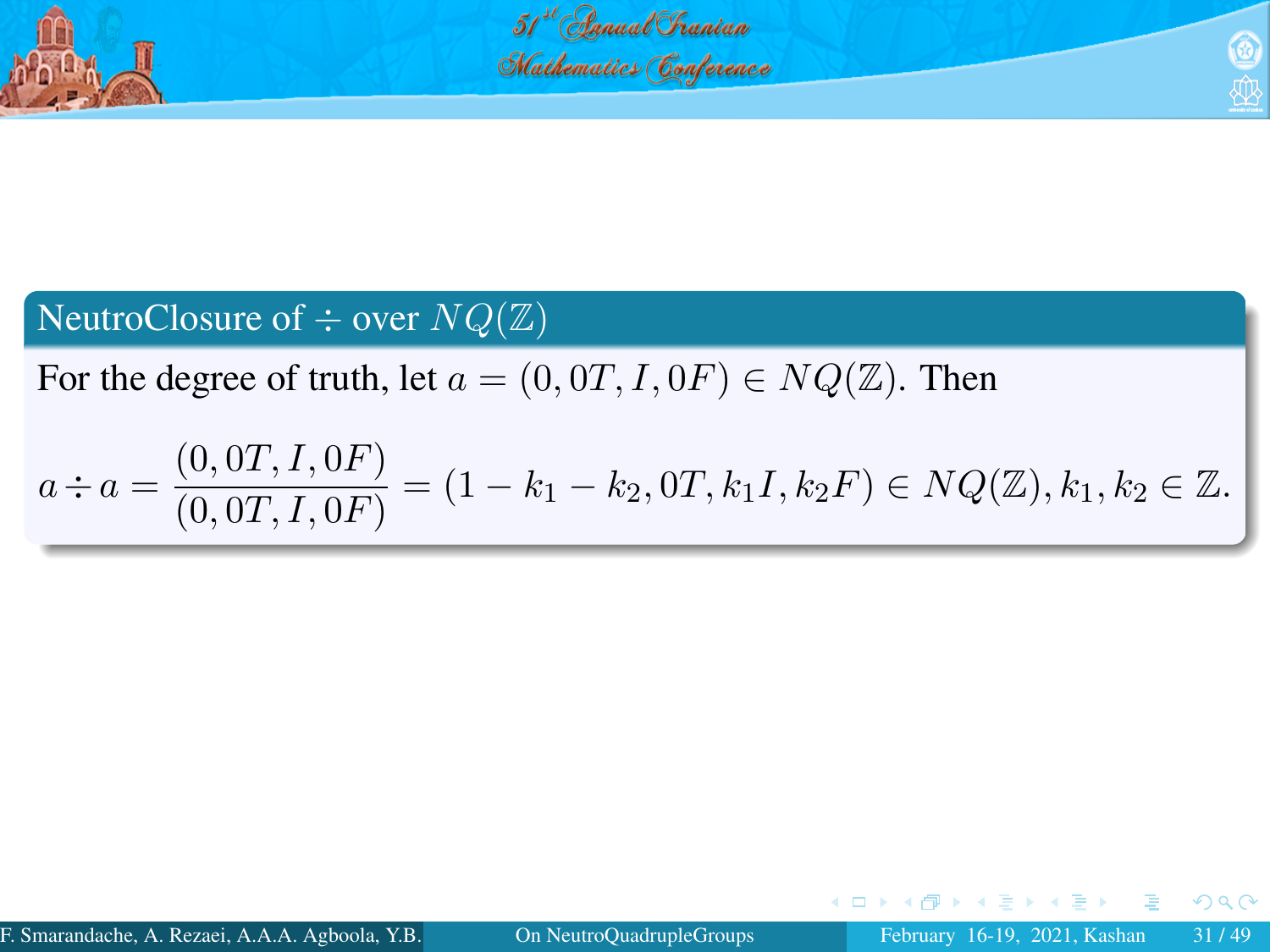

51 Canual Chanian Mathematics (Conference

# NeutroAssociativity of  $\div$  over  $NQ(\mathbb{Z})$

For the degree of indeterminacy, let  $a = (4, 5T, -2I, -7F)$ ,  $b = (0, -6T, I, 3F) \in NQ(\mathbb{Z})$ . Then

$$
a \div b = \frac{(4, 5T, -2I, -7F)}{(0, -6T, I, 3F)} = \left(\frac{4}{0}, ?T, ?I, ?F\right) \notin NQ(\mathbb{Z}).
$$

<span id="page-31-0"></span> $\leftarrow$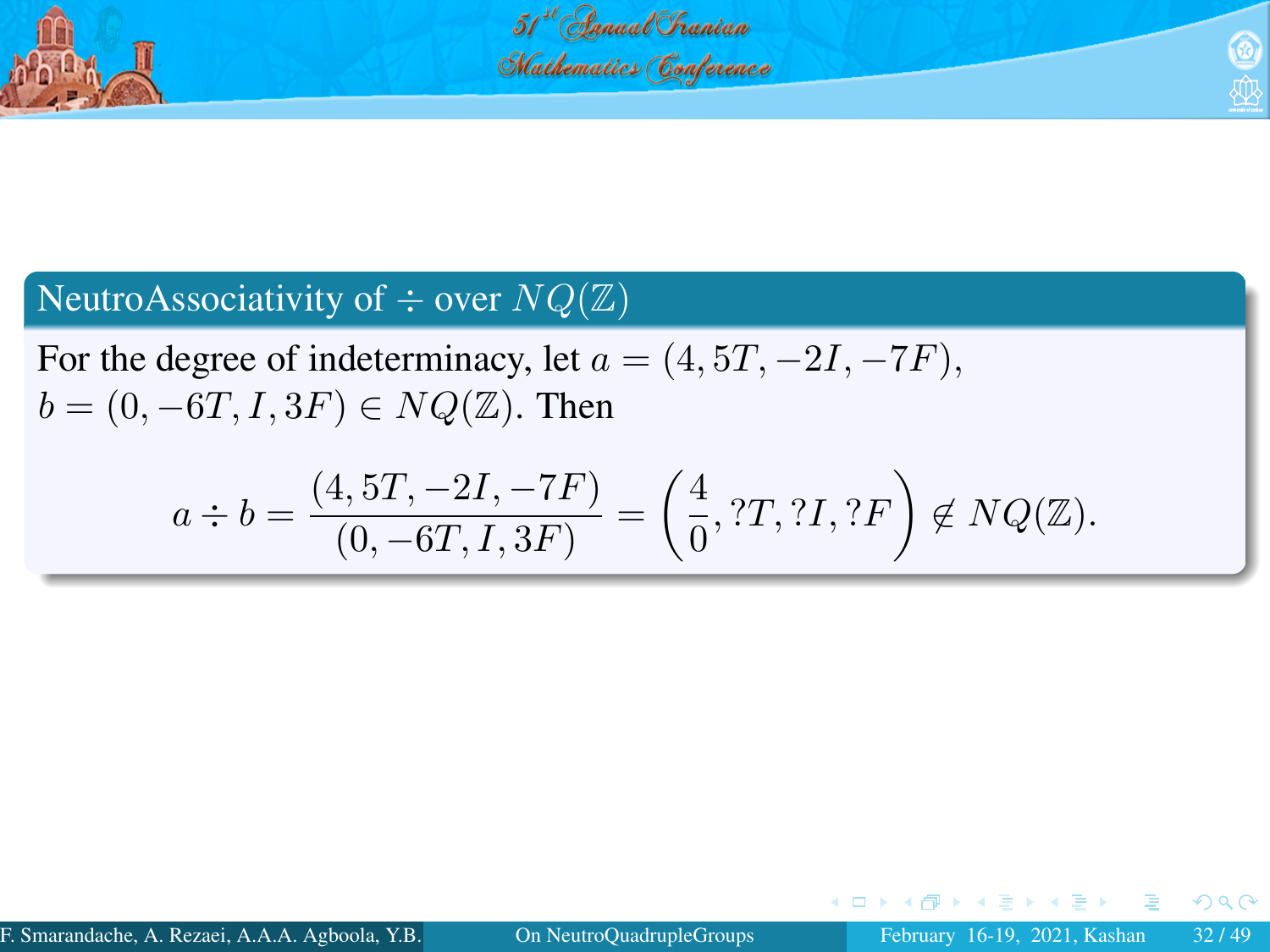

51<sup>st</sup> (Innual Chanian Mathematics Conference

# NeutroAssociativity of  $\div$  over  $NQ(\mathbb{Z})$

For the degree of falsehood, let  $a = (0, 0T, 0I, F)$ ,  $b = (0, 0T, 0I, 2F) \in NQ(\mathbb{Z})$ . Then

$$
a \div b = \frac{(0,0T,0I,F)}{(0,0T,0I,2F)} = \left(\frac{1}{2} - k,0T,0I,kF\right) \notin NQ(\mathbb{Z}), k \in \mathbb{Z}.
$$

<span id="page-32-0"></span>4 D F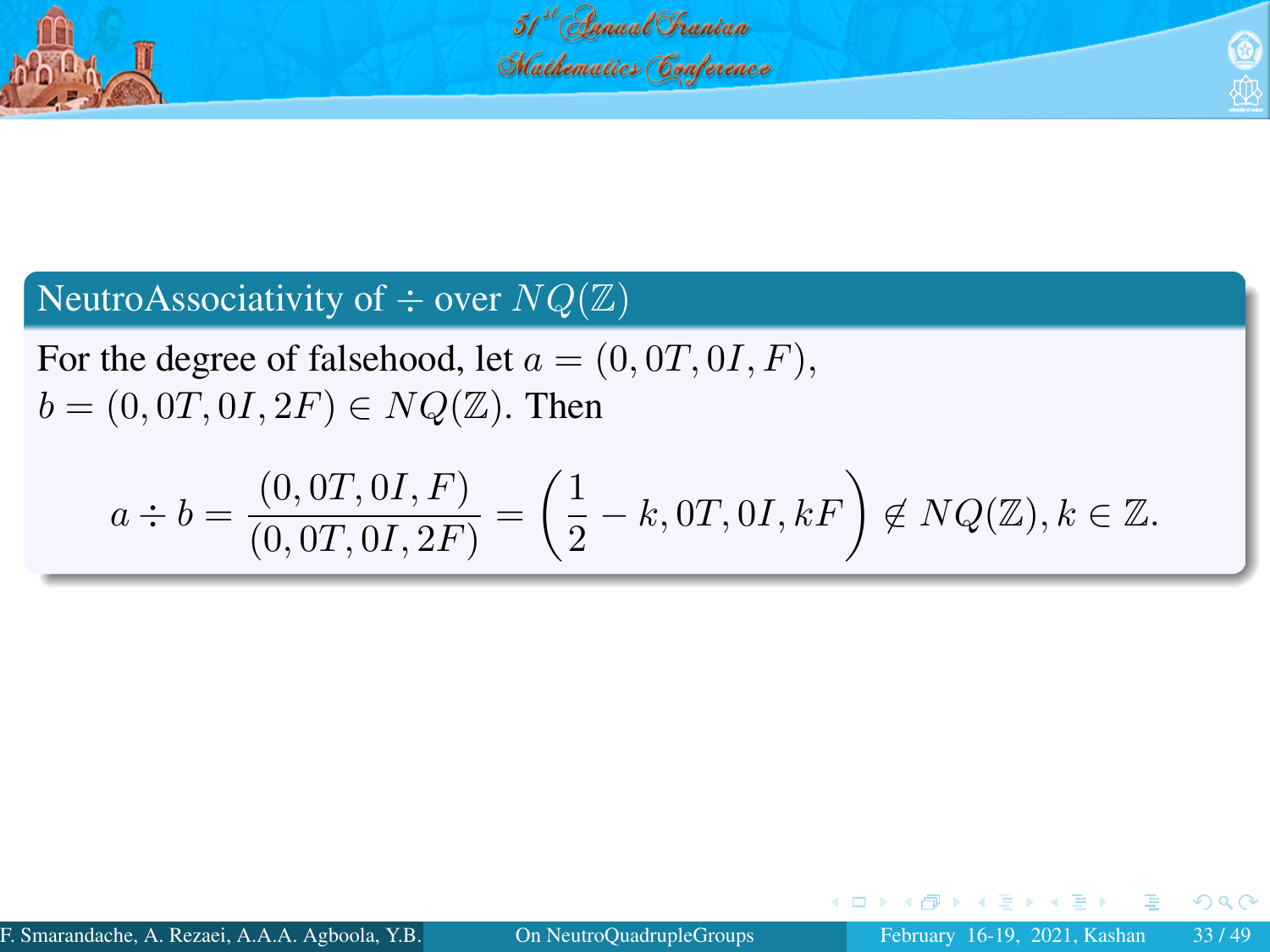

# 51<sup>st</sup> (Innual Chanian Mathematics Conference

## NeutroAssociativity of  $\div$  over  $NQ(\mathbb{Z})$

For the degree of truth, let  $a = (6, 6T, 6I, 6F), b = (2, 2T, 2I, 2F)$ ,  $c = (-1, 0T, 0I, 0F) \in NQ(\mathbb{Z})$ . Then

$$
a \div (b \div c) = (6, 6T, 6I, 6F) \div ((2, 2T, 2I, 2F) \div (-1, 0T, 0I, 0F))
$$
  
\n
$$
= (6, 6T, 6I, 6F) \div (-2, 0T, 0I, 0F)
$$
  
\n
$$
= (-3, 0T, 0I, 0F).
$$
  
\n
$$
(a \div b) \div c = ((6, 6T, 6I, 6F) \div (2, 2T, 2I, 2F)) \div (-1, 0T, 0I, 0F)
$$
  
\n
$$
= (3, 0T, 0I, 0F) \div (-1, 0T, 0I, 0F)
$$
  
\n
$$
= (-3, 0T, 0I, 0F).
$$

<span id="page-33-0"></span> $\leftarrow$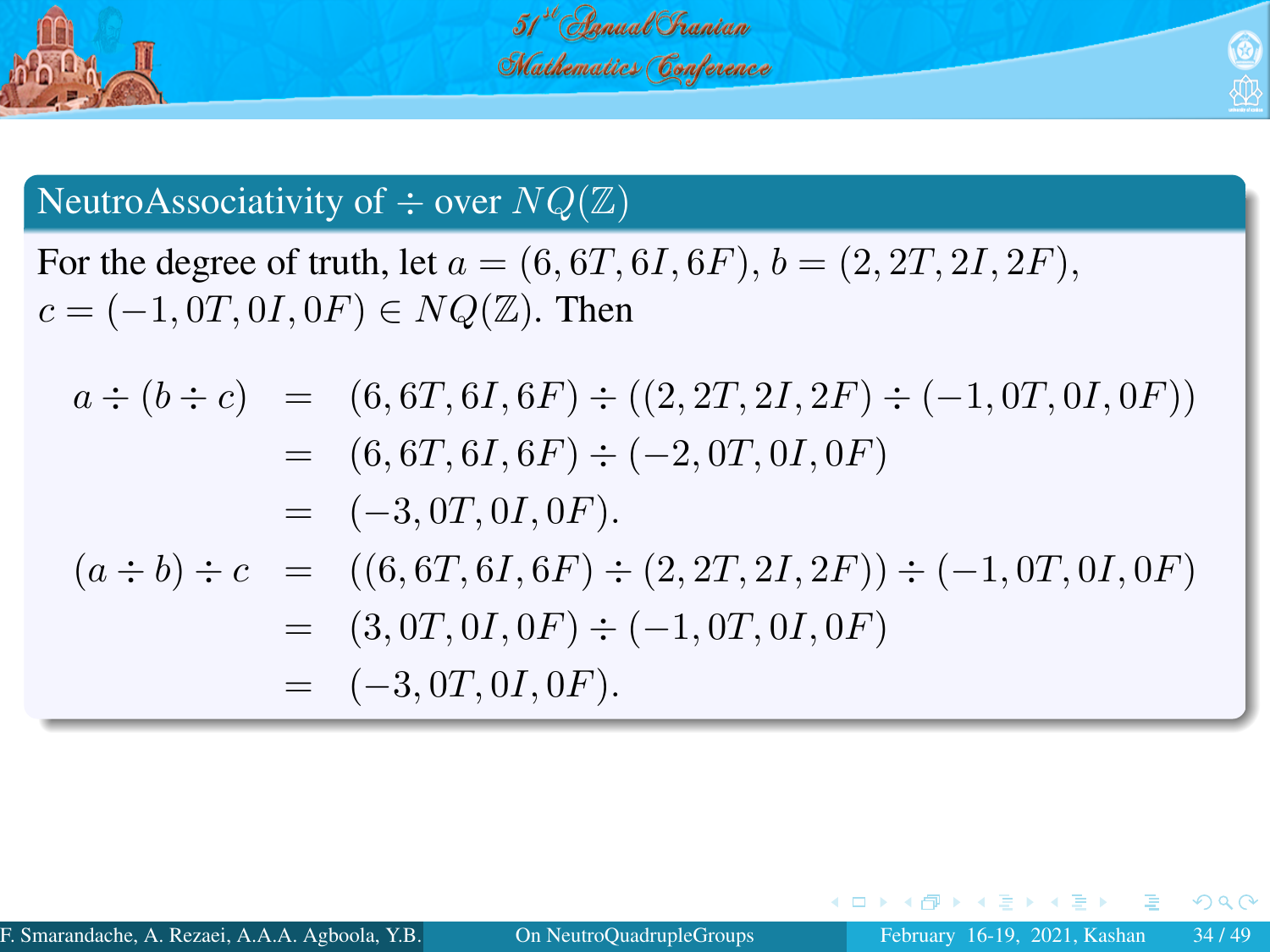

<span id="page-34-0"></span>51 Canual Chanian Mathematics (Conference

## NeutroAssociativity of  $\div$  over  $NQ(\mathbb{Z})$

For the degree of indeterminacy, let  $a = (4, -T, 2I, -7F)$ ,  $b = (0, T, 0I, -8F), c = (0, 0T, 9I, -F) \in NQ(\mathbb{Z})$ . Then

$$
a \div (b \div c) = (4, -T, 2I, -7F) \div ((0, T, 0I, -8F) \div (0, 0T, 9I, -F))
$$
  
\n
$$
= (4, -T, 2I, -7F) \div (8 - k, \frac{1}{8}T, -9I, kF), k \in \mathbb{Z}
$$
  
\n
$$
= (?, ?T, ?I, ?F).
$$
  
\n
$$
(a \div b) \div c = ((4, -T, 2I, -7F) \div (0, T, 0I, -8F)) \div (0, 0T, 9I, -F)
$$
  
\n
$$
= \left(\frac{4}{0}, ?T, ?I, ?F\right) \div (0, 0T, 9I, -F)
$$
  
\n
$$
= (?, ?T, ?I, ?F).
$$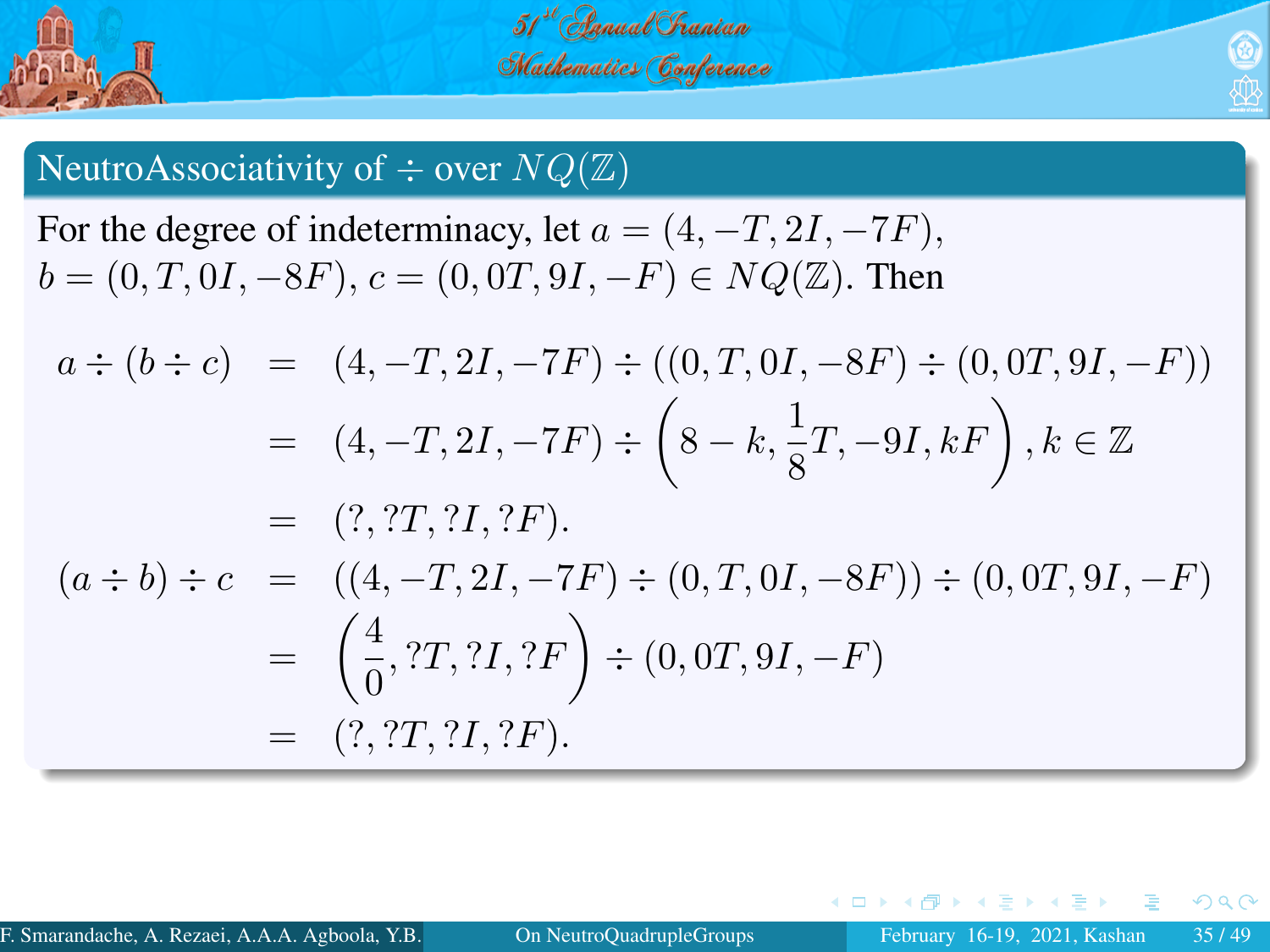

51 Canual Chanian Mathematics (Conference

# NeutroAssociativity of  $\div$  over  $NQ(\mathbb{Z})$

For the degree of falsehood, let  $a = (0, 5T, 0I, 0F)$ ,  $b = (0, T, 0I, 0F)$ ,  $c = (5, 0T, 0I, 0F) \in NQ(\mathbb{Z})$ . Then

$$
a \div (b \div c) = (0, 5T, 0I, 0F) \div ((0, T, 0I, 0F) \div (5, 0T, 0I, 0F))
$$
  
\n
$$
= (0, 5T, 0I, 0F) \div \left(0, \frac{1}{5}T, 0I, 0F\right)
$$
  
\n
$$
= (25 - k_1 - k_2 - k_3, k_1T, k_2I, k_3F) \in NQ(\mathbb{Z}),
$$
  
\n
$$
(a \div b) \div c = ((0, 5T, 0I, 0F) \div (0, T, 0I, 0F)) \div (5, 0T, 0I, 0F)
$$
  
\n
$$
= (5 - k_1 - k_2 - k_3, k_1T, k_2I, k_3F) \div (5, 0T, 0I, 0F),
$$
  
\n
$$
= \left(\frac{1}{5}(5 - k_1 - k_2 - k_3), \frac{1}{5}k_1T, \frac{1}{5}k_2I, \frac{1}{5}k_3F\right) \notin NQ(\mathbb{Z})
$$
  
\n
$$
k_1, k_2, k_3 \in \mathbb{Z}.
$$

<span id="page-35-0"></span> $\leftarrow$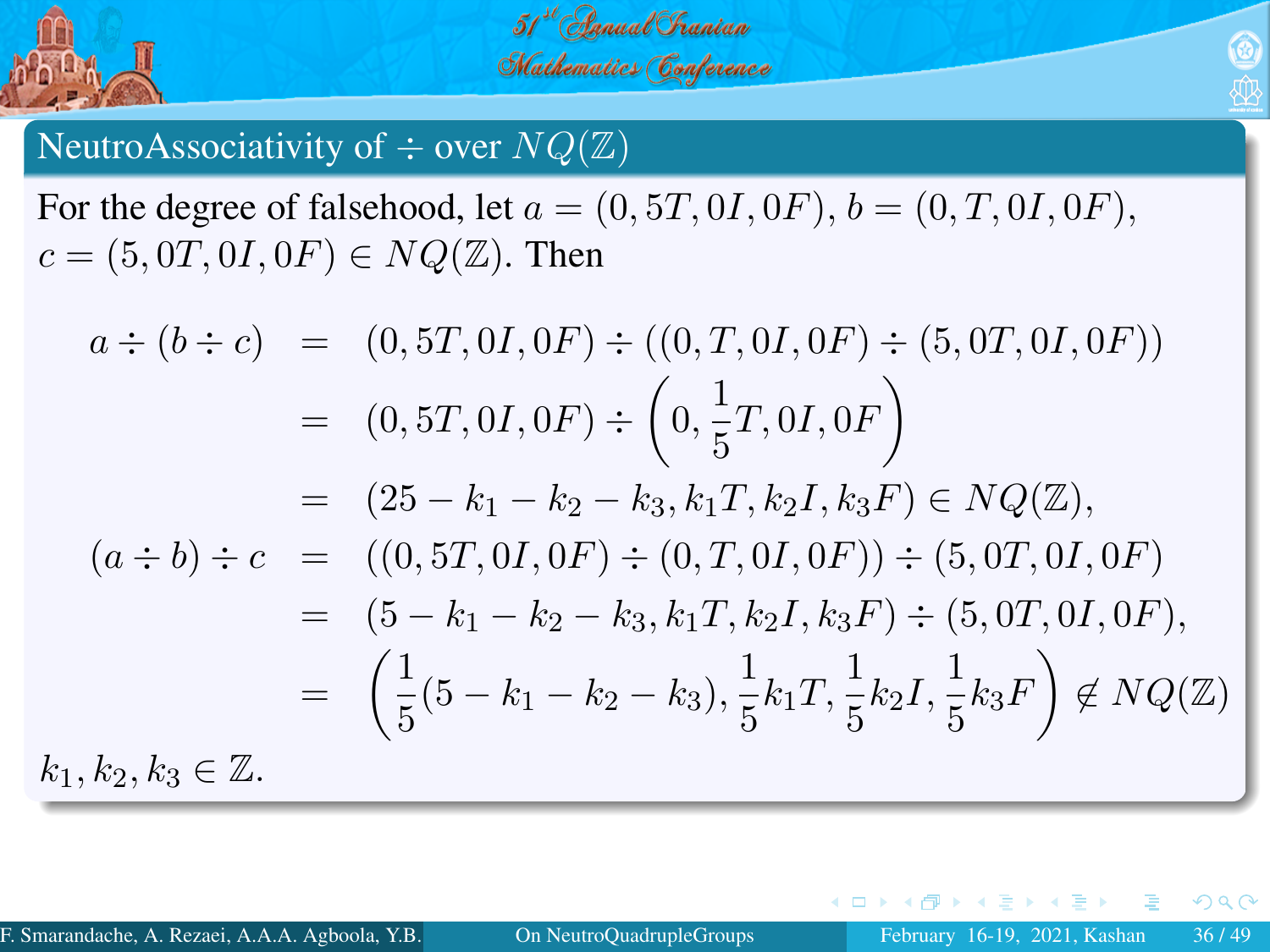

51 Channal Chanian Mathematics (Conference

<span id="page-36-0"></span>

Existence of NeutroUnitaryElement and NeutroInverseElement in  $NQ(\mathbb{Z})$ 

Let  $a = (0, T, 0I, 0F), b = (0, 0T, I, 0F), c = (0, 0T, 0I, F) \in NQ(\mathbb{Z}).$ Then

$$
a \div a = \frac{(0, T, 0, 0F)}{(0, T, 0, 0F)} = (1 - k_1 - k_2 - k_3, k_1T, k_2I, k_3F) \quad (10)
$$

$$
b \div b = \frac{(0, 0T, I, 0F)}{(0, 0T, I, 0F)} = (1 - k_1 - k_2, 0T, k_1I, k_2F) \quad (11)
$$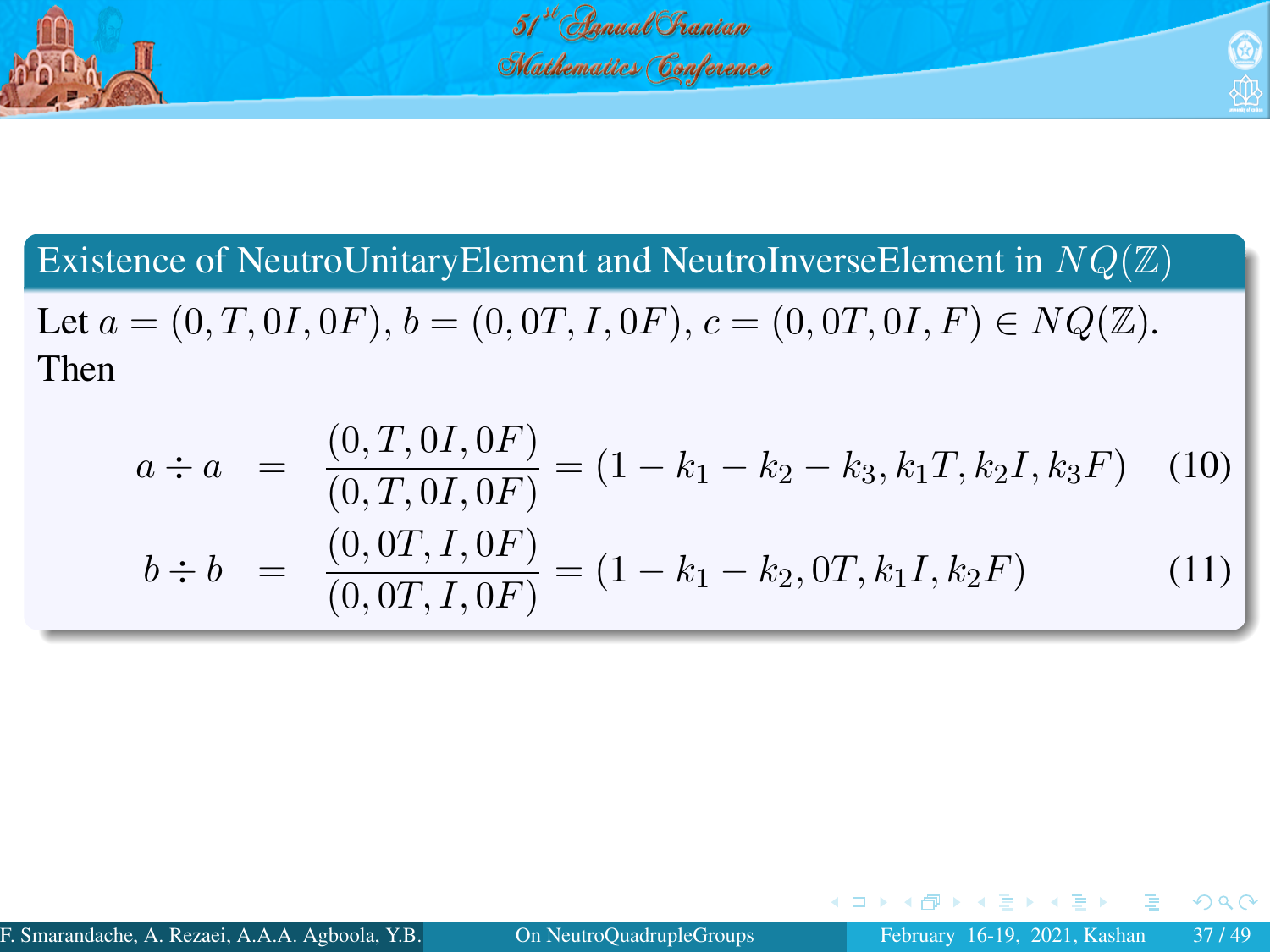

$$
c \div c = \frac{(0,0T,0I,F)}{(0,0T,0I,F)} = (1-k,0T,0I,kF)
$$
(12)  
\n
$$
a \div b = \frac{(0,T,0I,0F)}{(0,0T,I,0F)} = (-\left(k_1+k_2\right),T,k_1I,k_2F)
$$
(13)  
\n
$$
b \div a = \frac{(0,0T,1,0F)}{(0,T,0I,0F)} = (-\left(k_1+k_2+k_3\right),k_1T,k_2I,k_3F)
$$
(14)  
\n
$$
k, k_1, k_2, k_3 \in \mathbb{Z}.
$$

<span id="page-37-0"></span> $299$ 

э

K ロト K 御 ト K 君 ト K 君 ト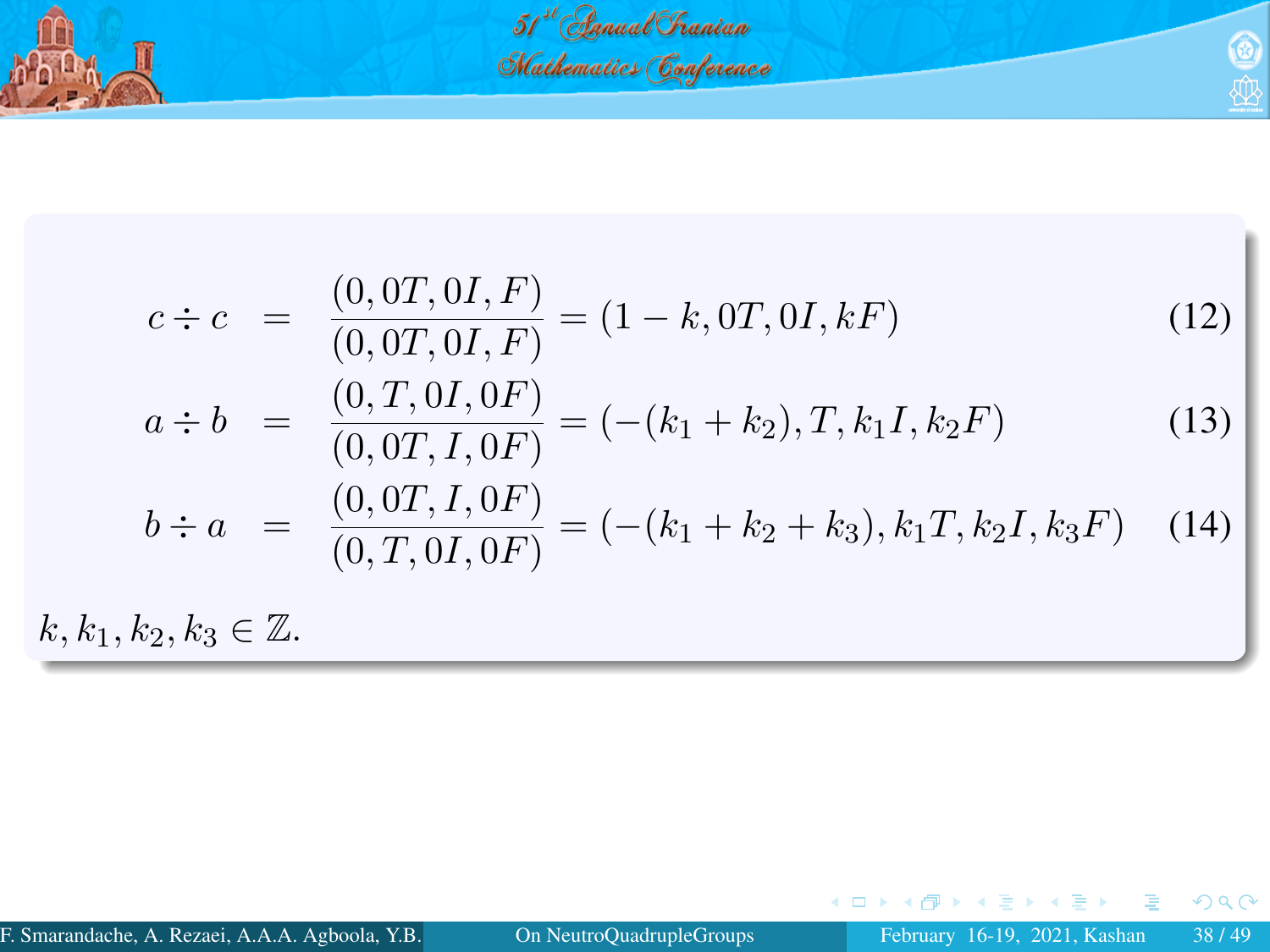

# Existence of NeutroUnitaryElement and NeutroInverseElement in  $NQ(\mathbb{Z})$

<span id="page-38-0"></span>For the degree of truth, putting  $k_1 = 1$ ,  $k_2 = k_3 = 0$  in Equation (10),  $k_1 = 1$ ,  $k_2 = 0$  in Equation (11) and  $k = 1$  in Equation (12) we will obtain  $a \div$  $a = a, b \div b = b$  and  $c \div c = c$ . These show that a, b, c are respectively NeutroUnitaryElements and NeutroInverseElements in  $NQ(\mathbb{Z})$ .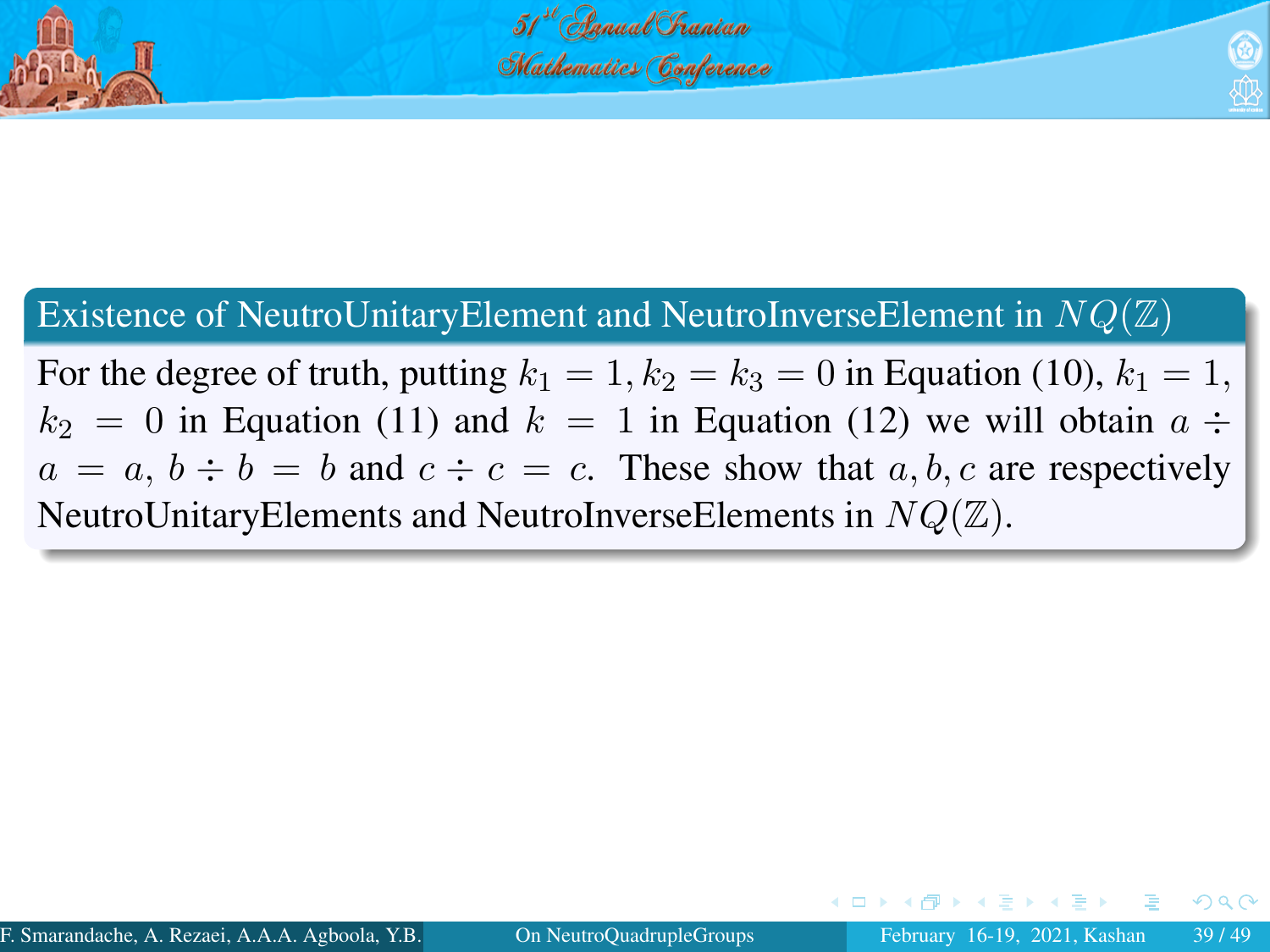

# Existence of NeutroUnitaryElement and NeutroInverseElement in  $NQ(\mathbb{Z})$

<span id="page-39-0"></span>For the degree of falsehood, putting  $k_1 \neq 1, k_2 \neq k_3 \neq 0$  in Equation (10),  $k_1 \neq 1, k_2 \neq 0$  in Equation (11) and  $k \neq 1$  in Equation (12) we will obtain  $a \div a \neq a, b \div b \neq b$  and  $c \div c \neq c$ . These show that a, b, c are respectively not NeutroUnitaryElements and NeutroInverseElements in  $NQ(\mathbb{Z})$ .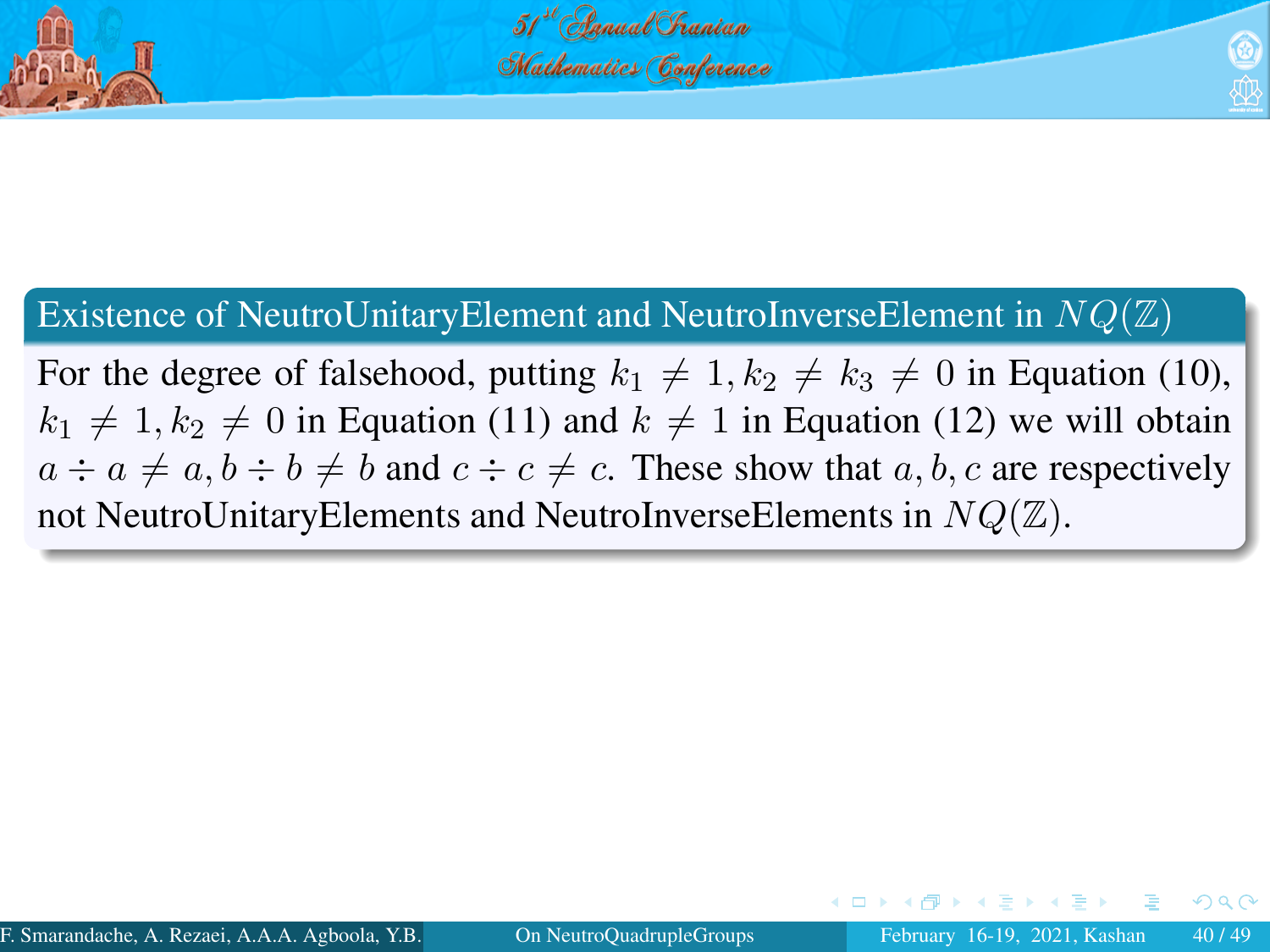

<span id="page-40-0"></span>

# NeutroCommtativity of  $\div$  over  $NQ(\mathbb{Z})$

For the degree of truth, putting  $k_1 = 1$ ,  $k_2 = k_3 = 0$  in Equation (10),  $k_1 = 1$ ,  $k_2 = 0$  in Equation (11) and  $k = 1$  in Equation (12) we will obtain  $a \div a =$  $a, b \div b = b$  and  $c \div c = c$ . These show the commutativity of  $\div$  wrt a, b and c  $NQ(\mathbb{Z})$ .

For the degree of falsehood, putting  $k_1 = k_2 = k_3 = 1$  in Equation (13) and Equation (14), we will obtain  $a \div b = (-2, T, I, F)$  and  $b \div a =$  $(-3, T, I, F) \neq a \div b$ . Hence,  $\div$  is NeutroCommutative in  $NQ(\mathbb{Z})$ .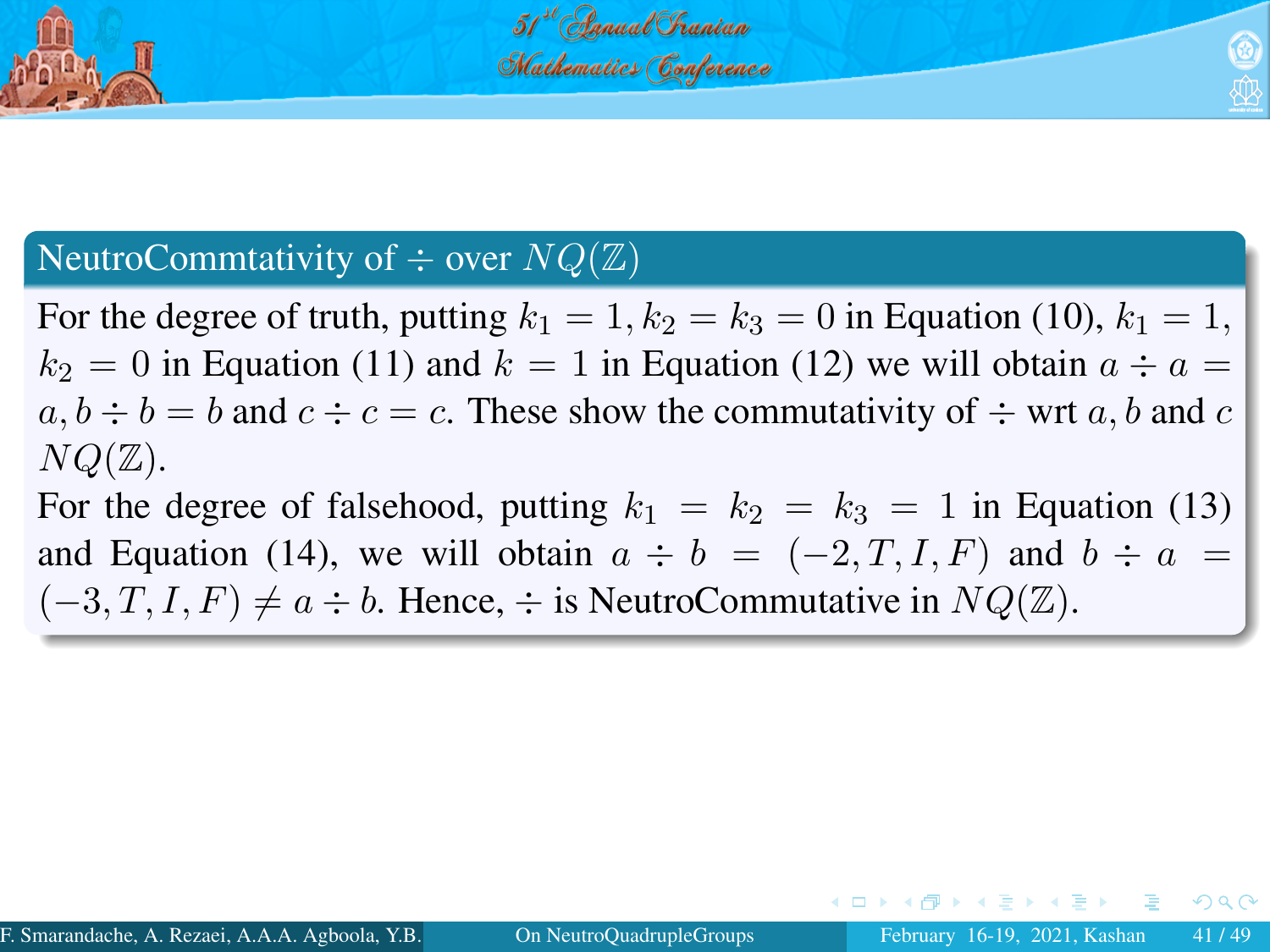

# NeutroQuadrupleSubgroup

<span id="page-41-0"></span>Let  $(NQ(G), *)$  be a neutrosophic quadruple group. A nonempty subset  $NQ(H)$  of  $NQ(G)$  is called a NeutroQuadrupleSubgroup of  $NQ(G)$ if  $(NQ(H), *)$  is a neutrosophic quadruple group of the same type as  $(NO(G), *)$ .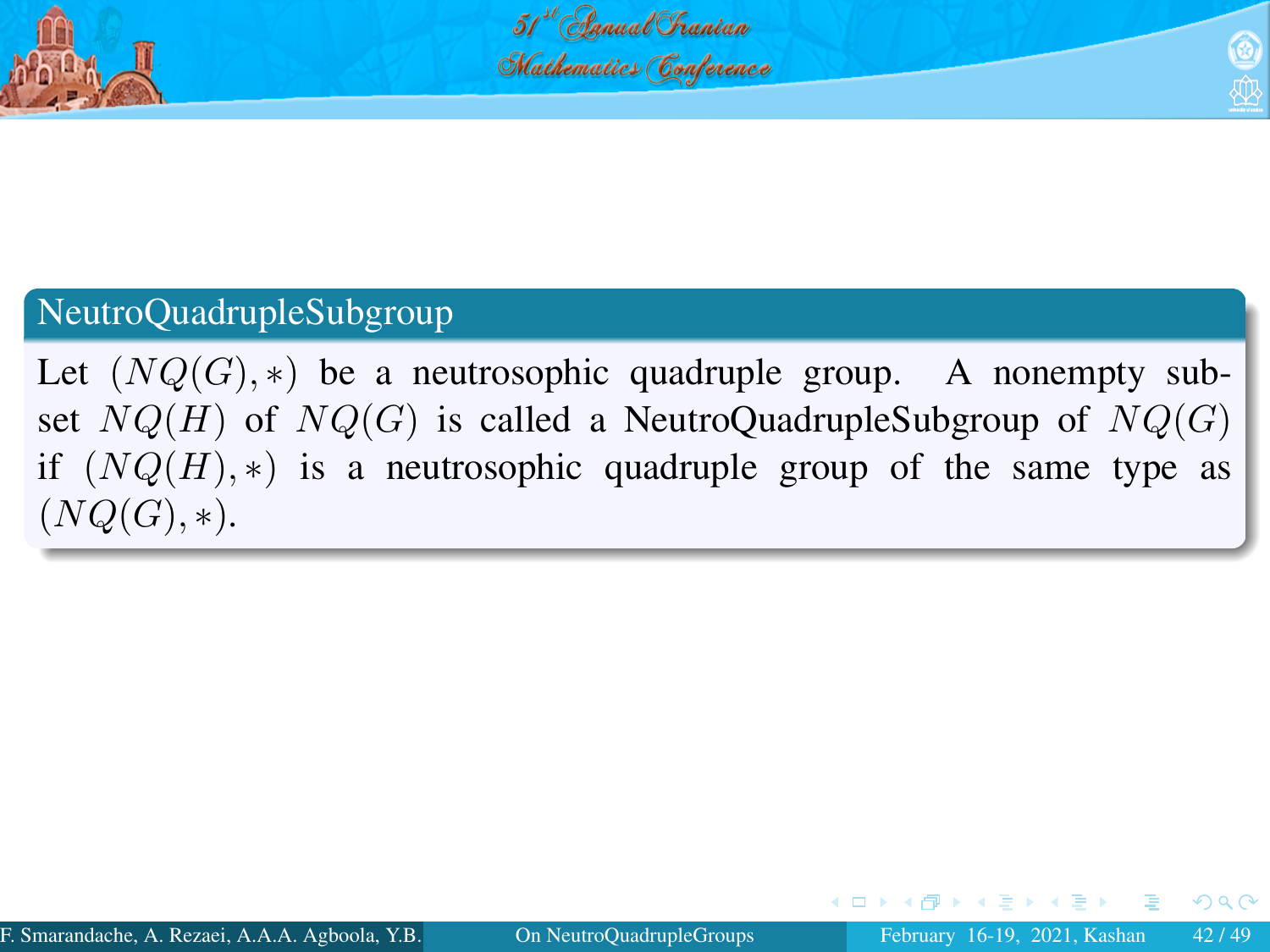

<span id="page-42-0"></span>51<sup>st</sup> Annual Chanian Mathematics (Conference

### Example

- (i) For  $n = 2, 3, 4, \cdots (NQ(n\mathbb{Z}), -)$  is a NeutroQuadrupleSubgroup of  $(NQ(\mathbb{Z}), -).$
- (ii) For  $n = 2, 3, 4, \cdots (NQ(n\mathbb{Z}), \times)$  is a NeutroQuadrupleSubgroup of  $(NQ(\mathbb{Z}), \times).$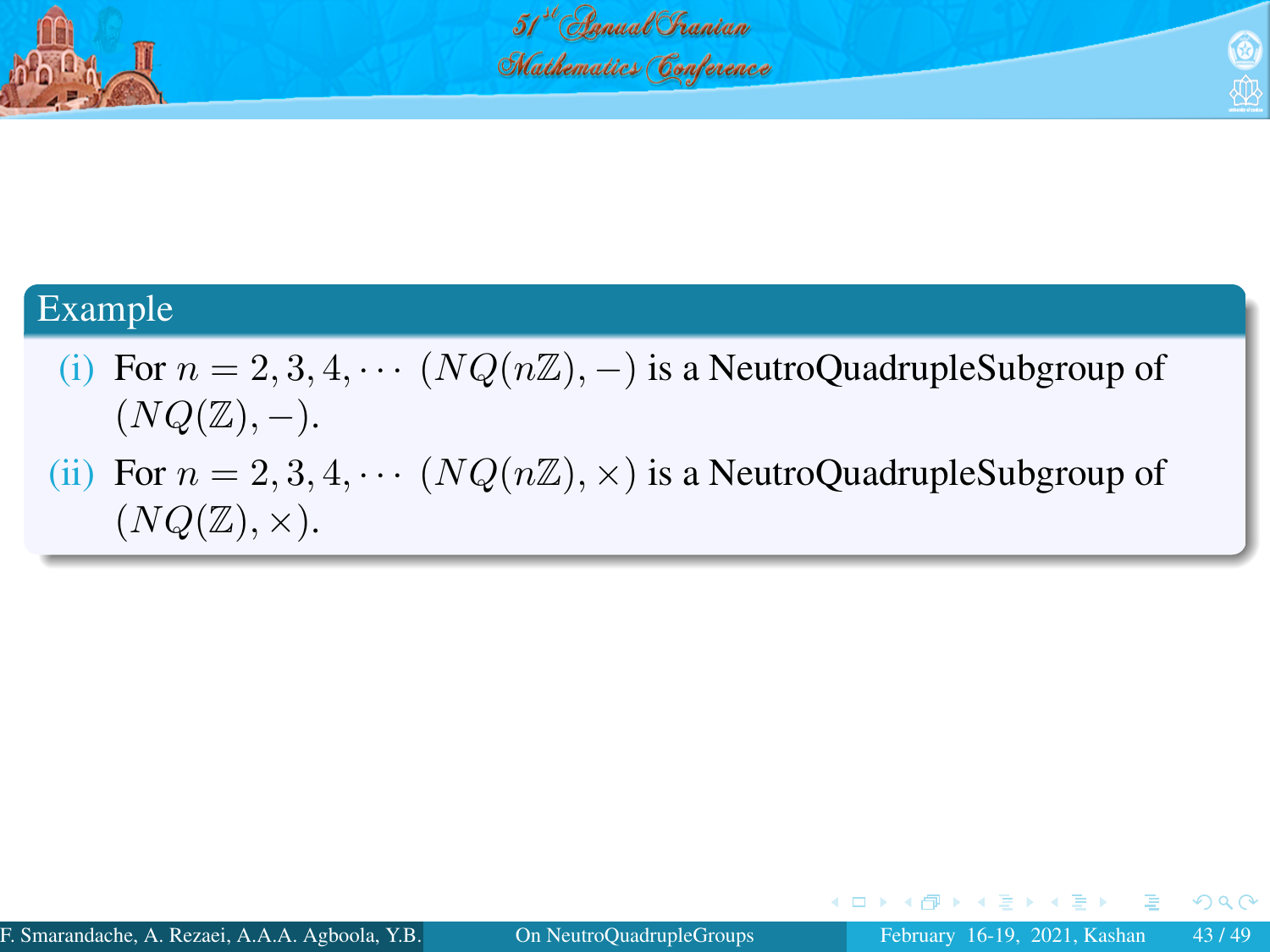

### Example

- (i) Let  $NQ(H) = \{(a, bT, cI, dF) : a, b, c, d \in \{1, 2, 3\}\}\)$  be a subset of the NeutroQuadrupleGroup  $(NQ(\mathbb{Z}_4), -)$ . Then  $(NQ(H), -)$  is a NeutroQuadrupleSubgroup of  $(NQ(\mathbb{Z}_4), -)$ .
- <span id="page-43-0"></span>(ii) Let  $NQ(K) = \{(w, xT, yI, zF) : a, b, c, d \in \{1, 3, 5\}\}\)$  be a subset of the NeutroQuadrupleGroup ( $NQ(\mathbb{Z}_6)$ ,  $\times$ ). Then ( $NQ(H)$ ,  $\times$ ) is a NeutroQuadrupleSubgroup of  $(NQ(\mathbb{Z}_6), \times)$ .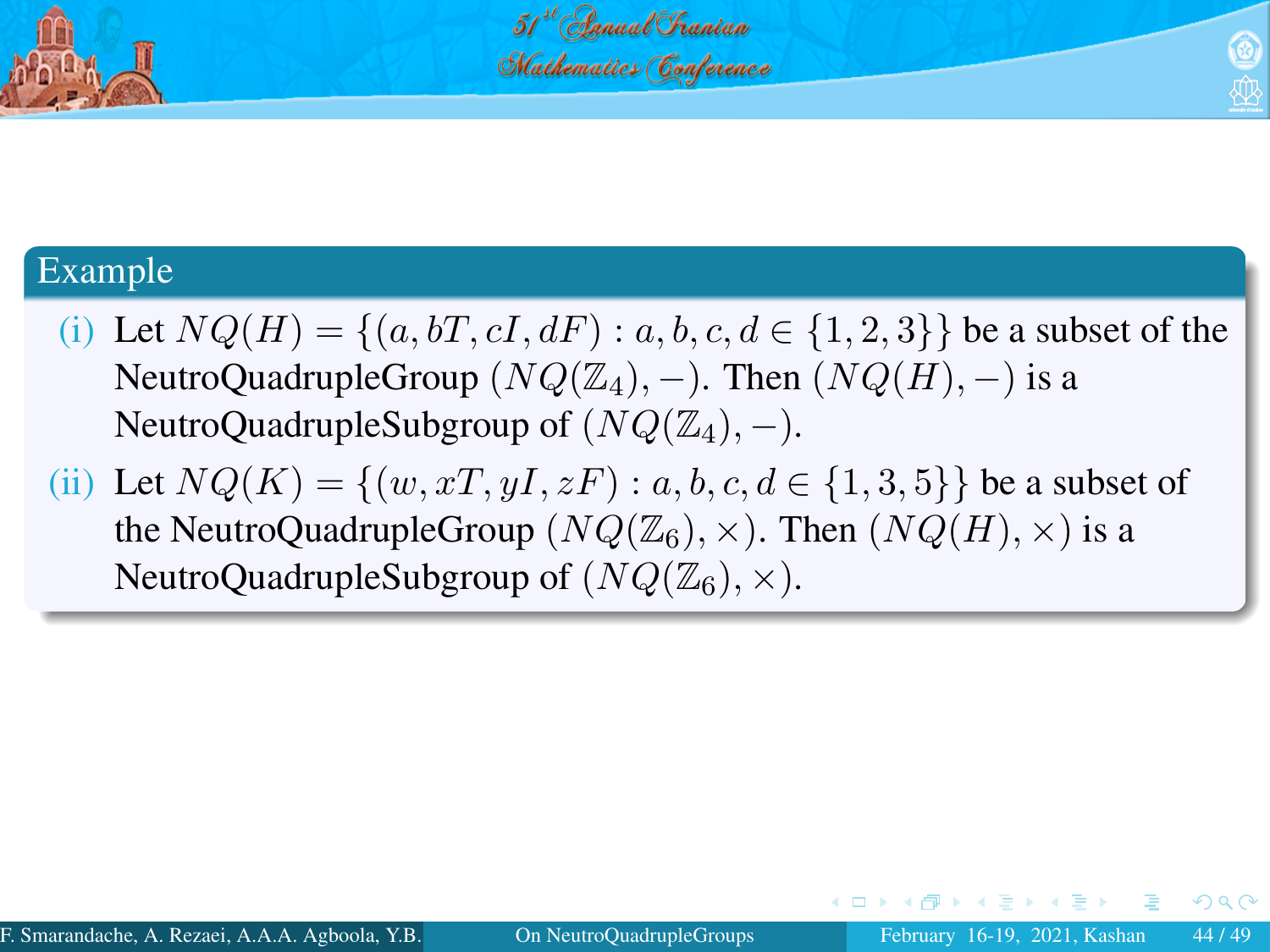

- <span id="page-44-0"></span>
- A.A.A. Agboola, M.A. Ibrahim, E.O. Adeleke, *Elementary Examination of NeutroAlgebras and AntiAlgebras viz-a-viz the Classical Number Systems,* International Journal of Neutrosophic Science, 4(1) (2020), 16–19.
- A.A.A. Agboola, *Introduction to NeutroGroups,* International Journal of Neutrosophic Science, 6(1) (2020), 41–47.
- A.A.A. Agboola, *On Finite NeutroGroups of Type-NG[1,2,4],* International Journal of Neutrosophic Science, 10(2) (2020), 84–95.
- A.A.A. Agboola, M.A. Ibrahim, *Introduction to AntiRings*, Neutrosophic Sets and Systems, 36 (2020), 293–307.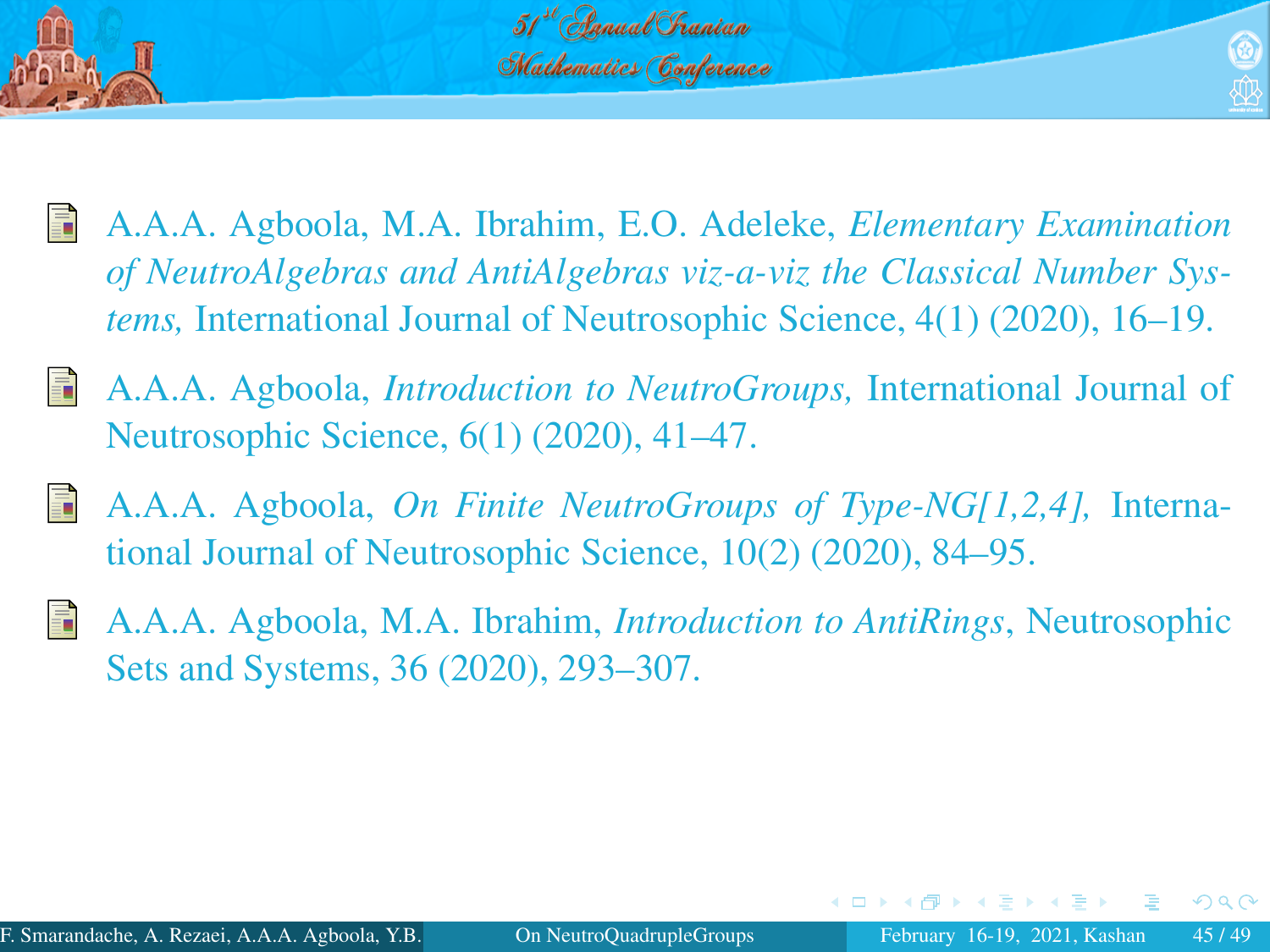

- 
- A.A.A. Agboola, B. Davaz, F. Smarandache, *Neutrosophic quadruple algebraic hyperstructures,* Ann. Fuzzy Math. Inform., 14 (2017), 29–42.
- S.A. Akinleye, F. Smarandache, A.A.A. Agboola, *On neutrosophic quadruple algebraic structures*, Neutrosophic Sets and Systems, 12 (2016), 122–136.
- M. Akram, K.P. Shum, *A Survey on Single-Valued Neutrosophic K-Algebras*, Journal of Mathematical Research with Applications, 40(3) (2020).
- M. Akram, H. Gulzar, F. Smarandache, S. Broumi, *Certain notions of neutrosophic topological K-algebras*, Mathematics, 6(11) (2018), 234.

<span id="page-45-0"></span> $209$ 

 $\mathbb{R} \rightarrow \mathbb{R} \xrightarrow{\sim} \mathbb{R} \rightarrow \mathbb{R} \xrightarrow{\sim} \mathbb{R}$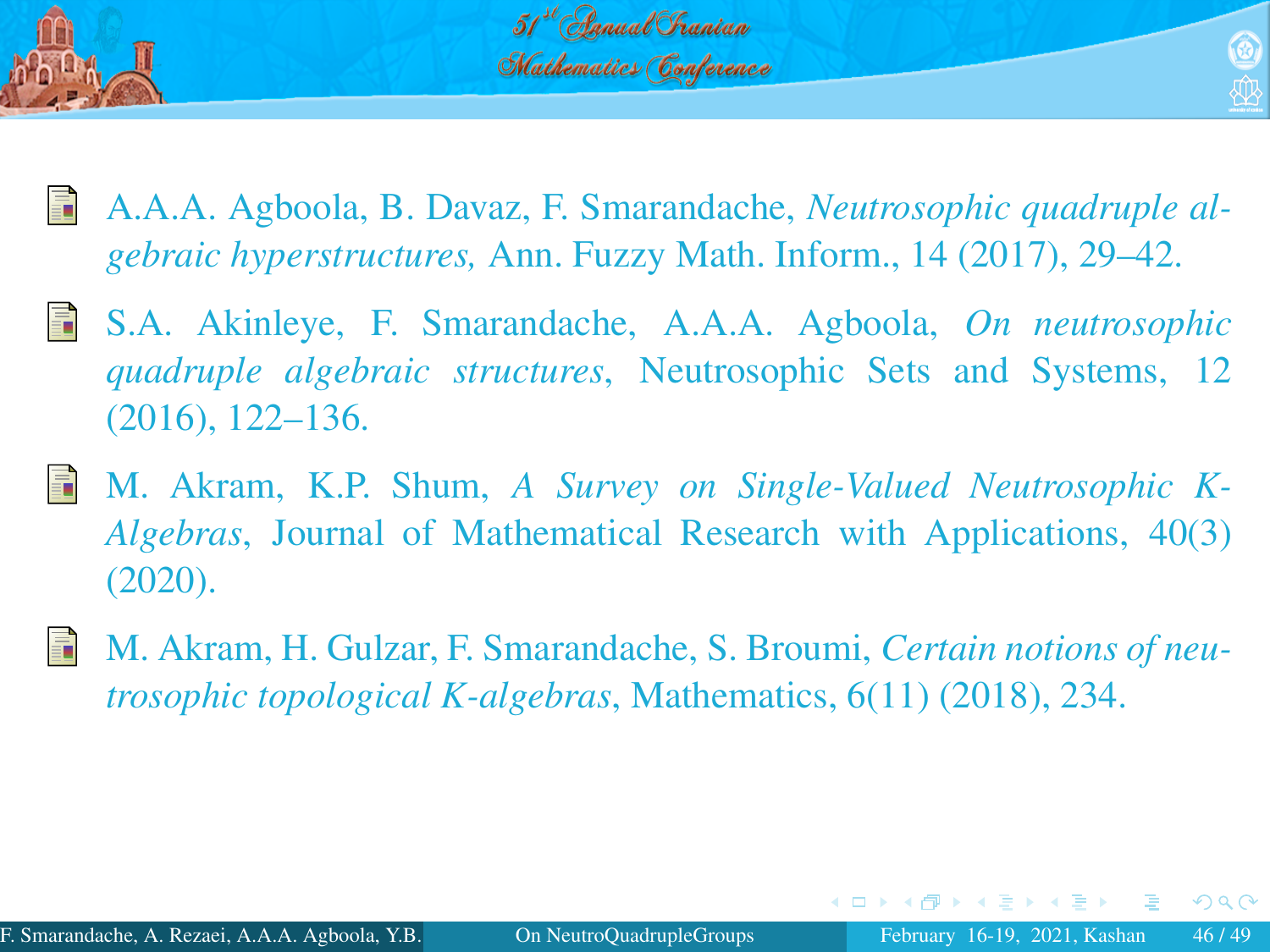

- <span id="page-46-0"></span>
- M. Akram, H. Gulzar, F. Smarandache, S. Broumi, *Application of neutrosophic soft sets to K-Algebras*, Axioms 7(4) (2018), 83.
- F M. Al-Tahan, B. Davvaz, *On Some Properties of Neutrosophic Quadruple Hv-rings*, Neutrosophic Sets and Systems, 36 (2020), 256–270.
- R.A. Borzooei, M. Mohseni Takallo, F. Smarandache, Y.B. Jun, *Positive implicative BMBJ-neutrosophic ideals in BCK-algebras*, Neutrosophic Sets and Systems, 23 (2018), 126–141.
- M. Hamidi, F. Smarandache, *Neutro-BCK-Algebra*, International Journal of Neutrosophic Science, 8 (2020), 110–117.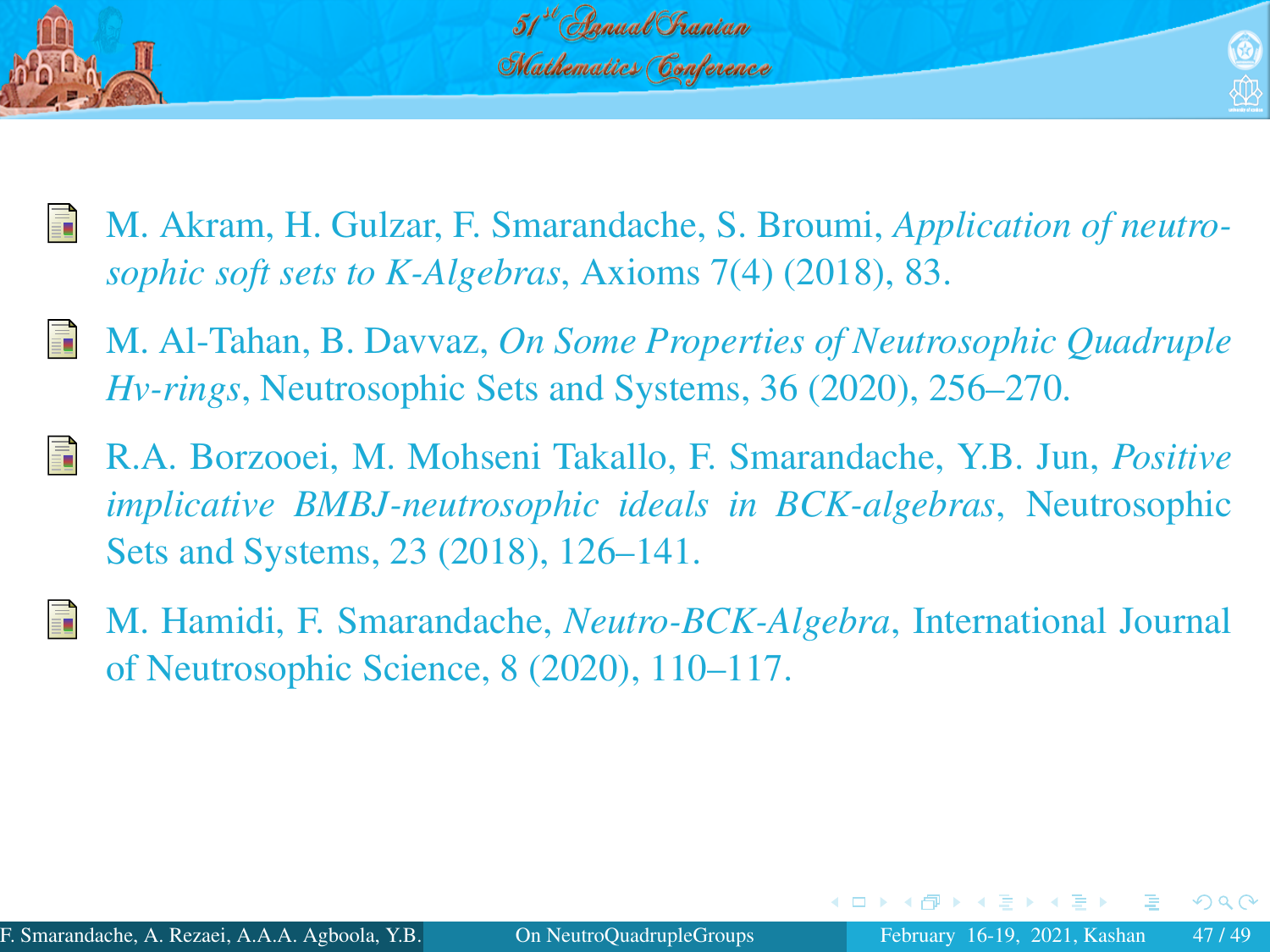

- <span id="page-47-1"></span>
- Y.B. Jun, S.Z. Song, F. Smarandache, H. Bordbar, *Neutrosophic Quadruple BCK/BCI-Algebras*, Axioms 7 (41) 2018.
- <span id="page-47-0"></span>A. Rezaei, F. Smarandache, *On Neutro-BE-algebras and Anti-BEalgebras*, International Journal of Neutrosophic Science, 4 (2020), 8–15.
- F. Smarandache, *NeutroAlgebra is a Generalization of Partial Algebra*, International Journal of Neutrosophic Science, 2 (2020), 8–17.
- F. Smarandache, *Generalizations and Alternatives of Classical Algebraic Structures to NeutroAlgebraic Structures and AntiAlgebraic Structures,* Journal of Fuzzy Extension and Applications, 1(2) (2020), 85â87.